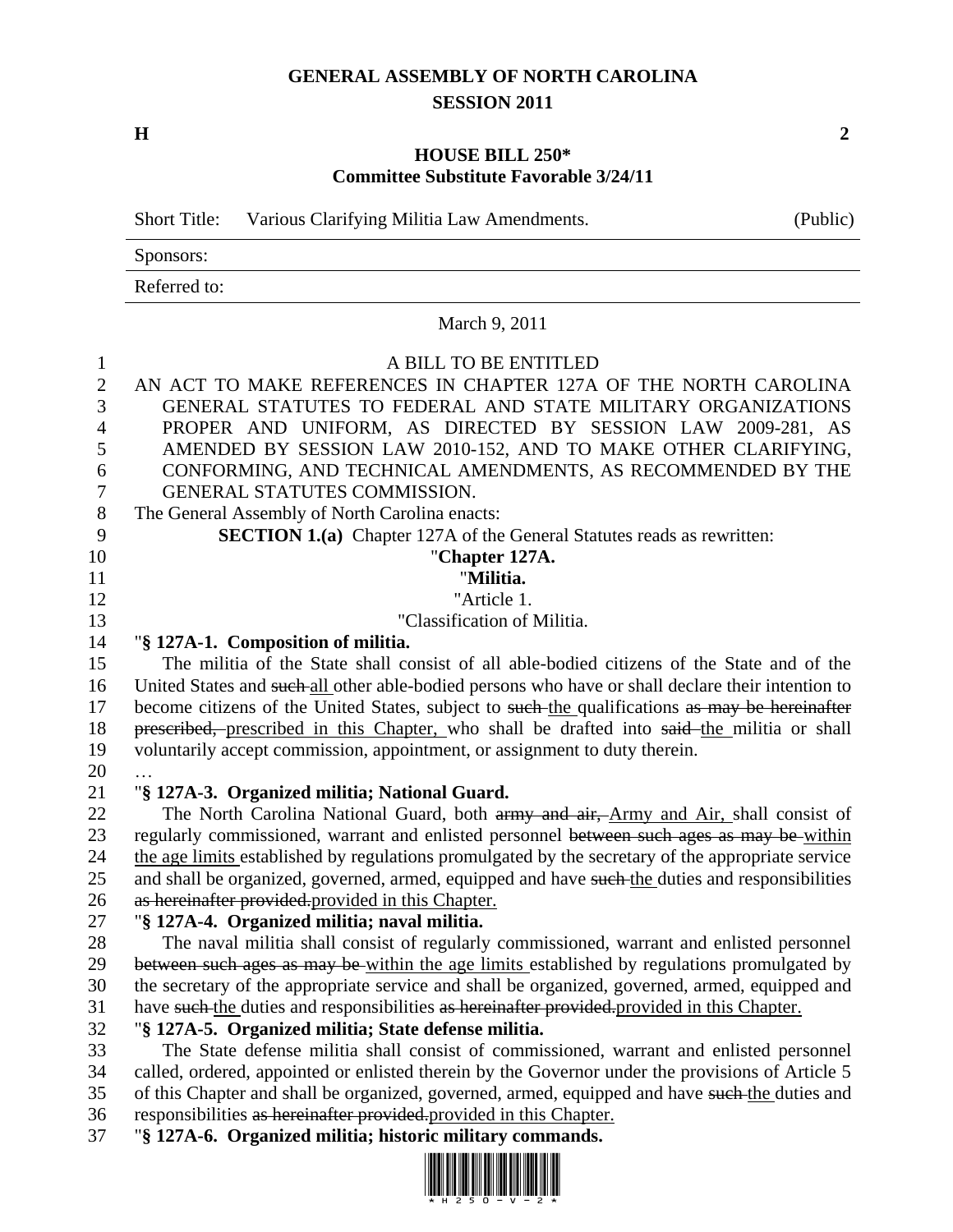Historic military commands are those historic groups which remain active by meeting at 2 least once a month and which follow military procedures. Only such groups as may be designated by the Governor shall fall within this branch of the militia. Any maximum age limits 4 prescribed by this Chapter shall not be applicable do not apply to members of historic military commands.

## "**§ 127A-7. Composition of unorganized militia.**

 The unorganized militia shall consist of all other able-bodied citizens of the State and of the 8 United States and such-all other able-bodied persons who have or shall declare their intention to become citizens of the United States, who shall be at least 17 years of age, except those who have been convicted of a felony or discharged from any component of the military under other than honorable conditions.

# "**§ 127A-8. Exemptions from duty with the militia.**

 The officers, judicial and executive, of the government of the United States and the State of North Carolina, persons in the military or naval service of the United States, customhouse clerks, persons employed by the United States in the transmission of mail, artificers and personnel employed in the armories, arsenals and navy yards of the United States, pilots, and mariners actually employed in the sea service of any citizen or merchant within the United States shall be exempt from duty with the militia without regard to age, and all persons who, because of religious beliefs, shall claim exemption from duty with the militia, if the 20 conscientious holding of such the belief by such that person shall be is established under such 21 the regulations as are or may be prescribed for exemption from service with the armed forces Armed Forces of the United States, shall be exempted from militia service in a combatant capacity; but no person so exempted shall be exempt from militia service in any capacity that 24 shall be declared noncombatant for the armed forces Armed Forces of the United States.

### "**§ 127A-9. Number of troops authorized.**

26 In time of peace the State shall maintain only such those troops as may be that are authorized by the President of the United States; but nothing contained in this Chapter shall be construed as limiting the rights of the State in the use of the North Carolina National Guard or the State defense militia or both within its borders in time of peace. Nothing contained in this Chapter shall prevent the organization and maintenance of State police or constabulary.

# "**§ 127A-10. Corps entitled to retain privileges.**

 Any corps of artillery, cavalry, or infantry existing in the State on the passage of the act of Congress of May 8, 1792, which by the laws, customs, or usages of the State has been in 34 continuous existence since the passage of such that act, under its provisions and under the provisions of section 232 and sections 1625 to 1660, both inclusive, of Title 16 of the revised statutes of 1873 and the act of Congress of January 21, 1903, relating to the militia, shall be allowed to retain its ancient privileges, subject, nevertheless, to all duties required by law of the militia; but such these organizations may be a part of the North Carolina National Guard, and entitled to all the privileges of this Chapter, and shall conform in all respects to the organization, discipline, and training of the North Carolina National Guard in time of war. For purposes of training and when on active duty in the service of the United States they may be assigned to higher units, as the President may direct, and shall be subject to the orders of officers under whom they shall be serving.

## "Article 2.

### "General Administrative Officers.

…

# "**§ 127A-17. Commander in chief to prescribe regulations.**

48 The commander in chief shall have the power and it shall be his dutythe duty, from time to 49 time time, to issue such orders and to prescribe such regulations relating to the organized and 50 unorganized militia as will cause that are necessary for the same-militia at all times to conform

to the federal requirements of the United States government relating thereto.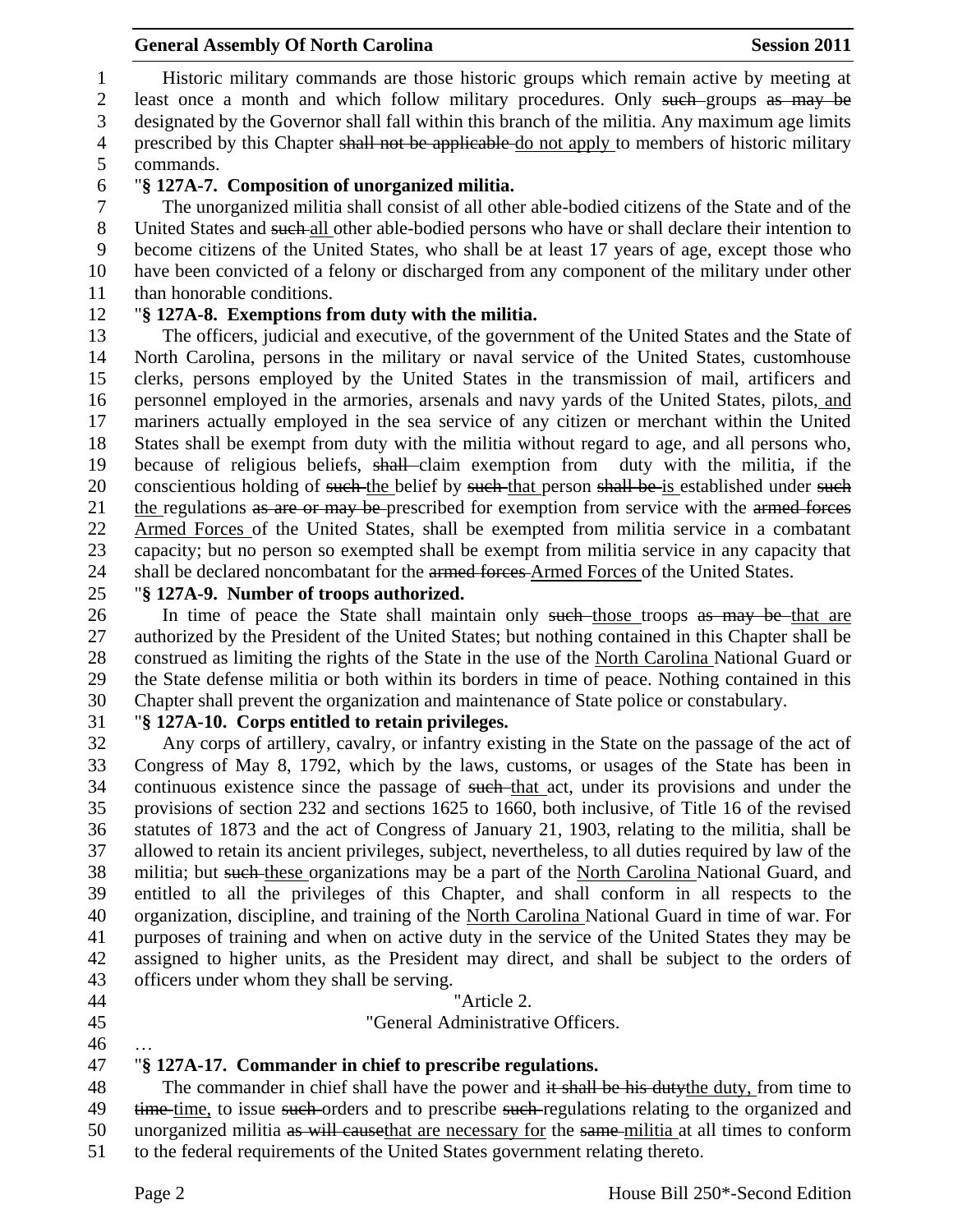# "**§ 127A-17.1. Confidentiality of National Guard records.**

2 Notwithstanding any provision of Chapter  $\frac{143B}{143B}$  of the General Statutes, no records of the North Carolina National Guard in the Department of Crime Control and Public Safety shall be disclosed or used for any purpose except for official purposes, and no records shall be disclosed, destroyed or used in any manner which is in violation of any existing federal law or regulation. Nothing in this Chapter shall convert records which are the property of the federal government into State property.

## "**§ 127A-18. Personal staff of Governor.**

9 The Governor may detail not more than 10 active North Carolina National Guard members and two active naval militia members who shall in addition to their regular duties, perform the duties of aides-de-camp on the personal staff of the Governor.

# "**§ 127A-19. Adjutant General.**

 The military head of the militia shall be the Adjutant General who shall hold the rank of 14 major general. The Adjutant General shall be appointed by the Governor in his the Governor's capacity as commander in chief of the militia, in consultation with the Secretary of Crime Control and Public Safety, and shall serve at the pleasure of the Governor. No person shall be appointed as Adjutant General who has less than five years' commissioned service in an active status in any component of the armed forcesArmed Forces of the United States. The Adjutant 19 General, while holding such this office, may be a member of the active North Carolina National Guard or naval militia.

21 Subject to the approval of the Governor and in consultation with the Secretary, 22 <del>Department</del>Secretary of Crime Control and Public Safety, the Adjutant General may appoint (i) a deputy adjutant general who may hold the rank of major general, and (ii) an assistant adjutant general for Army National Guard, and an assistant adjutant general for Air National Guard, each of whom may hold the rank of brigadier general and who shall serve at the pleasure of the 26 Governor. The Adjutant General may also employ such staff members and other personnel as 27 may be authorized by the Secretary and funded.

…

# "**§ 127A-21. United States property and fiscal officer.**

 (a) The Governor of the State, in consultation with the Secretary of Crime Control and Public Safety, shall appoint, designate, or detail, subject to the approval of the Secretary of the Army and the Secretary of the Air Force, a qualified commissioned officer of the North Carolina National Guard who is also a commissioned officer of the Army National Guard of the United States or the Air National Guard of the United States, as the case may be, to be the United States property and fiscal officer for North Carolina. If the officer is not on active duty, 36 the President may order him the officer to active duty, with his the officer's consent, to serve as a property and fiscal officer.

 (b) The status of the United States property and fiscal officer is that of a reserve 39 commissioned officer of the army or air force, United States Army or Air Force, as appropriate, on extended active duty and detailed for duty with the National Guard Bureau for 41 administrative purposes. In his the officer's capacity as United States property and fiscal 42 officer, he the officer will function under the direction of and cooperate fully with the State Adjutant General.

 (c) The assumption and performance of duties and responsibilities, pay and allowances, and other personnel actions to include retention and retirement of an officer appointed and serving as the United States property and fiscal officer will be governed by regulations promulgated by the National Guard Bureau or pursuant to regulations promulgated by the secretary of the appropriate service.

# "**§ 127A-22. North Carolina property and fiscal officer.**

 (a) Upon full mobilization of the North Carolina National Guard into federal service to the extent that the functions of a United States property and fiscal officer no longer exist or are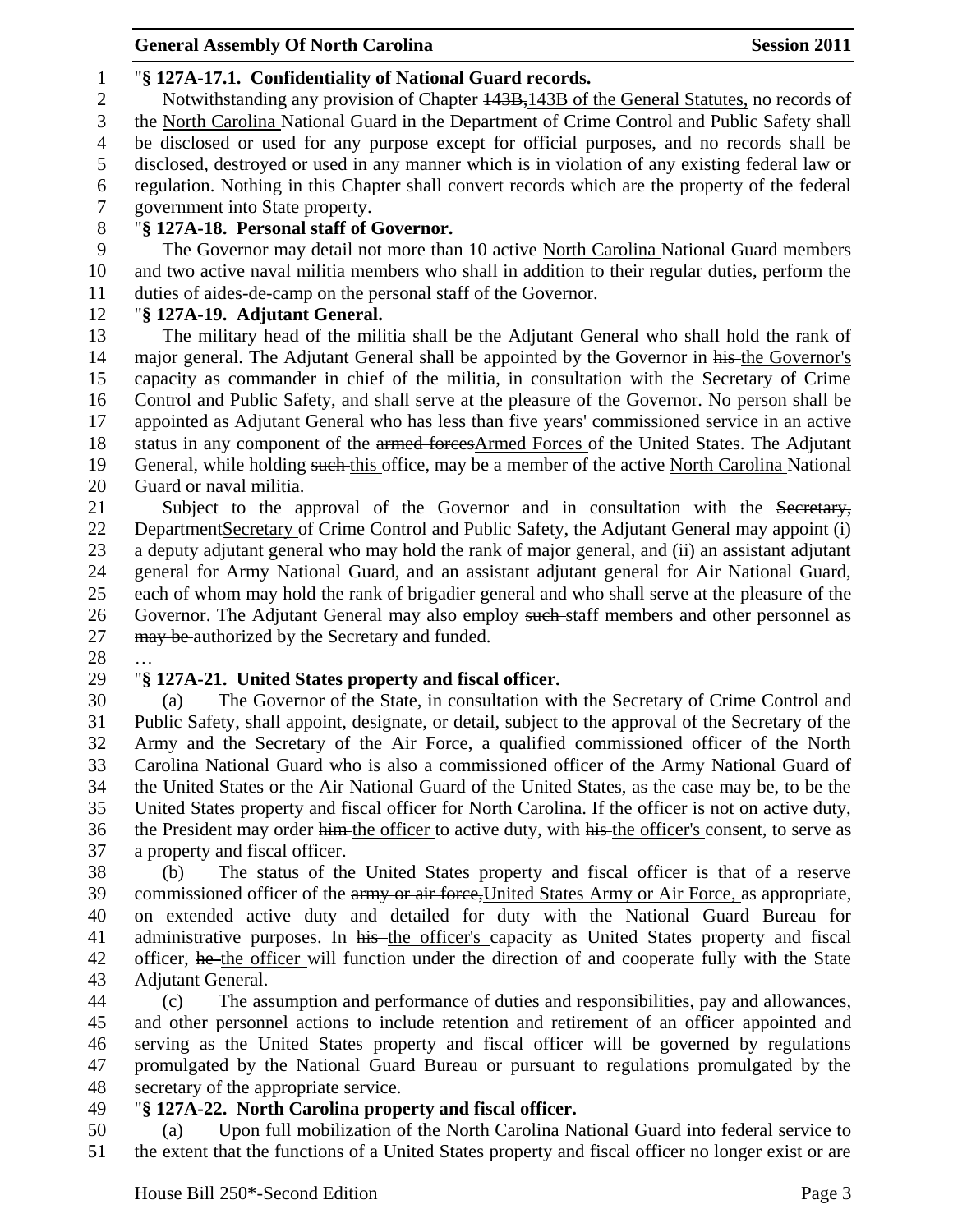authorized under federal statutes, the Governor of the State, in consultation with the Secretary of Crime Control and Public Safety, may appoint, designate or detail a qualified individual to serve at the pleasure of the Governor as the North Carolina property and fiscal officer for any composition of a nonfederally recognized State National Guard or State defense militia 5 organized under the provisions of G.S. 127A-1 et seq.this Chapter.

 (b) In consideration of his the North Carolina property and fiscal officer's services for the responsibility, care, utilization, and issue of State or federal facilities and property, under 8 the jurisdiction of the State of North Carolina, the North Carolina property and fiscal officer 9 shall receive from the State such a just and proper salary as the Governor may authorize to be just and proper;authorized by the Governor; the salary to constitute a charge upon appropriations made to the Department of Crime Control and Public Safety.

 (c) The North Carolina property and fiscal officer for North Carolina shall be an 13 employee of the Department of Crime Control and Public Safety. He The officer shall be required to give good and sufficient bond to the State, the amount thereof to be determined by the Governor, for the faithful performance of his duties and for the safekeeping and proper 16 distribution of such the funds and property entrusted to his the officer's care. He The officer 17 shall receipt for and account for all funds and property allotted to his the officer's custody from 18 the appropriation for military purposes by State and federal agencies, and shall make such returns and reports through the Secretary of Crime Control and Public Safety concerning same 20 the property and funds as may be required by the Governor or State laws.

#### "**§ 127A-23. Commissions for commandants and officers at qualified educational institutions.**

 The Governor of North Carolina is authorized to appoint and commission, as staff officers of the North Carolina unorganized militia, the officers of any university, college, academy or 25 other educational institution which qualifies as herein provided-provided in this section. Any university, college, academy or other educational institution shall be qualified under this 27 section when such the institution has been regularly incorporated under and by virtue of the laws of North Carolina; the institution, as a part of its courses of study, regularly teaches military science and tactics; the Department of Defense at Washington, D.C., has detailed an 30 officer of the armed forcesArmed Forces of the United States as professor or assistant professor of military science and tactics; the institution has been designated as qualified by the secretary of the appropriate service and has been made a unit of the Senior or Junior Reserve Officers' Training Corps, or the institution, not having a unit of the Reserve Officers' Training Corps, has been approved and authorized by the Secretary of Defense to participate in the National Defense Cadet Corps Training Program or other military training programs under Title 10, United States Code, sections 3540 and 4651.

 Any qualified institution desiring the appointment of officers in the North Carolina unorganized militia shall make application to the Governor setting forth all requisite facts as to its qualifications, the names of the persons to be commissioned, the rank desired for each, and the person's position at the institution. The application shall be signed by the chancellor, president, superintendent or other presiding official, under the seal of the institution. Upon 42 receipt of the application, the Governor may appoint and commission the officers of such-a qualified institution as follows: the chancellor, president, superintendent or other presiding official, as colonel; the vice-president, principal or other officer second in authority, as major; the professors and members of the faculty, as captains. The persons so commissioned shall have no connection with the North Carolina National Guard or other military forces of the State, nor shall they exercise any military authority other than in the discharge of their duties at their respective institutions. The commissions issued under this section may be terminated at the will of the Governor.

- "Article 3.
-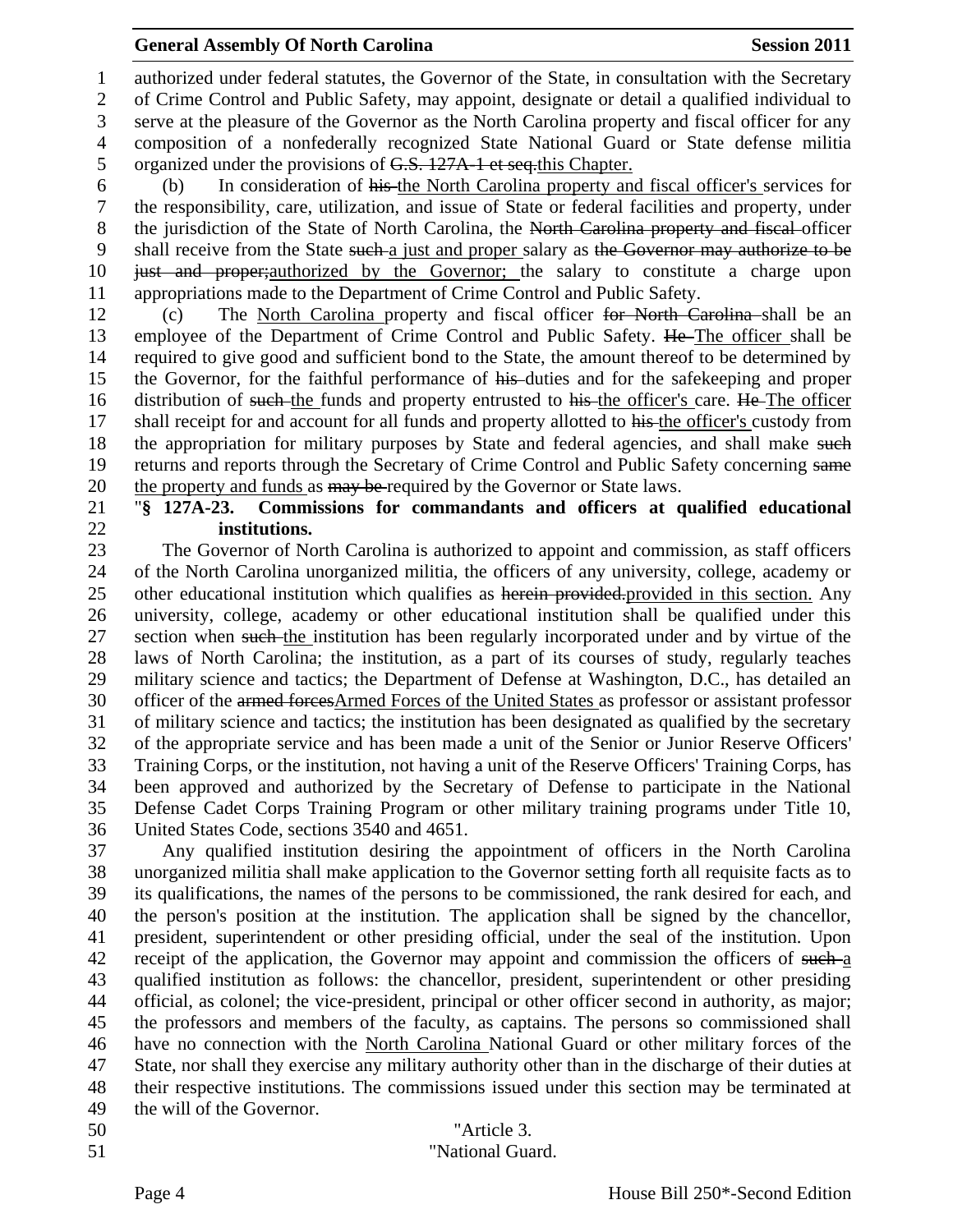#### "**§ 127A-29. National Guard.**

 The North Carolina National Guard class of the four classes of the organized militia as established under G.S. 127A-2 is hereby designated the North Carolina National Guard.'North Carolina National Guard.' Those elements of the North Carolina National Guard which receive federal recognition by the United States government shall hold a dual status both as State 6 troops and as a reserve component of the armed forcesArmed Forces of the United States. In its federal status, the North Carolina National Guard shall be subject to federal laws and 8 regulations pertaining thereto. The Adjutant General shall insure compliance with such those federal laws and regulations and with all State laws and orders of the Governor not inconsistent

10 with those federal laws and regulations. them.

## "**§ 127A-30. Organization of National Guard units.**

 Except as otherwise specifically provided by the laws of the United States, the organization of the North Carolina National Guard, including the composition of all units thereof,its units, 14 shall be the same as that which is or may hereafter be prescribed for the regular army or air 15 forceUnited States Army or Air Force subject in time of peace to such general exceptions as 16 may be authorized by the Secretary of Defense.

### "**§ 127A-31. Location of units.**

 The Governor shall determine and fix the location of the units and headquarters of the North Carolina National Guard within the State; but no organization of the North Carolina National Guard, members of which shall be entitled to and shall have received compensation under the provisions of the act of Congress approved June 3, 1916, as amended, shall be 22 disbanded without the consent of the President, nor without such that consent shall the commissioned or enlisted strength of any such organization be reduced below the minimum that is now or shall be hereafter prescribed therefor by the President.

### "**§ 127A-32. Officers appointed and commissioned; oath of office.**

 All officers of the North Carolina National Guard shall be appointed and commissioned by the Governor as follows, viz.:

- (1) Except as otherwise specifically provided by the laws of the United States, the qualifications for appointment as an officer in the North Carolina National Guard shall be the same as those prescribed for the regular 31 establishment, subject to such general exceptions as may be authorized by the Secretary of Defense.
- (2) Candidates for such appointment shall make written application therefor on such forms as may be prescribed by the secretary of the appropriate service, to the Adjutant General, State of North Carolina, through command channels for comment by endorsements thereon.
- (3) No person shall hereafter be appointed an officer of the North Carolina National Guard unless he the person has established to the satisfaction of a 39 board of officers his that person's physical, moral, and professional qualifications to perform the duties of the grade and position for which 41 examined, subject to such general exceptions as may be authorized by the Secretary of Defense. The board shall consist of three or more commissioned 43 officers of the appropriate service, appointed under such regulations as may 44 be promulgated by the secretary of the appropriate service.
- (4) Candidates appointed as officers of the North Carolina National Guard shall take and subscribe to the following oath of office:
- "I, (First Name Middle Name Last Name), do solemnly swear that I will support and defend the Constitution of the United States and the Constitution of the State of North Carolina against all enemies, foreign and domestic; that I will bear true faith and allegiance to the same; that I will obey orders of the President of the United States and of the Governor of the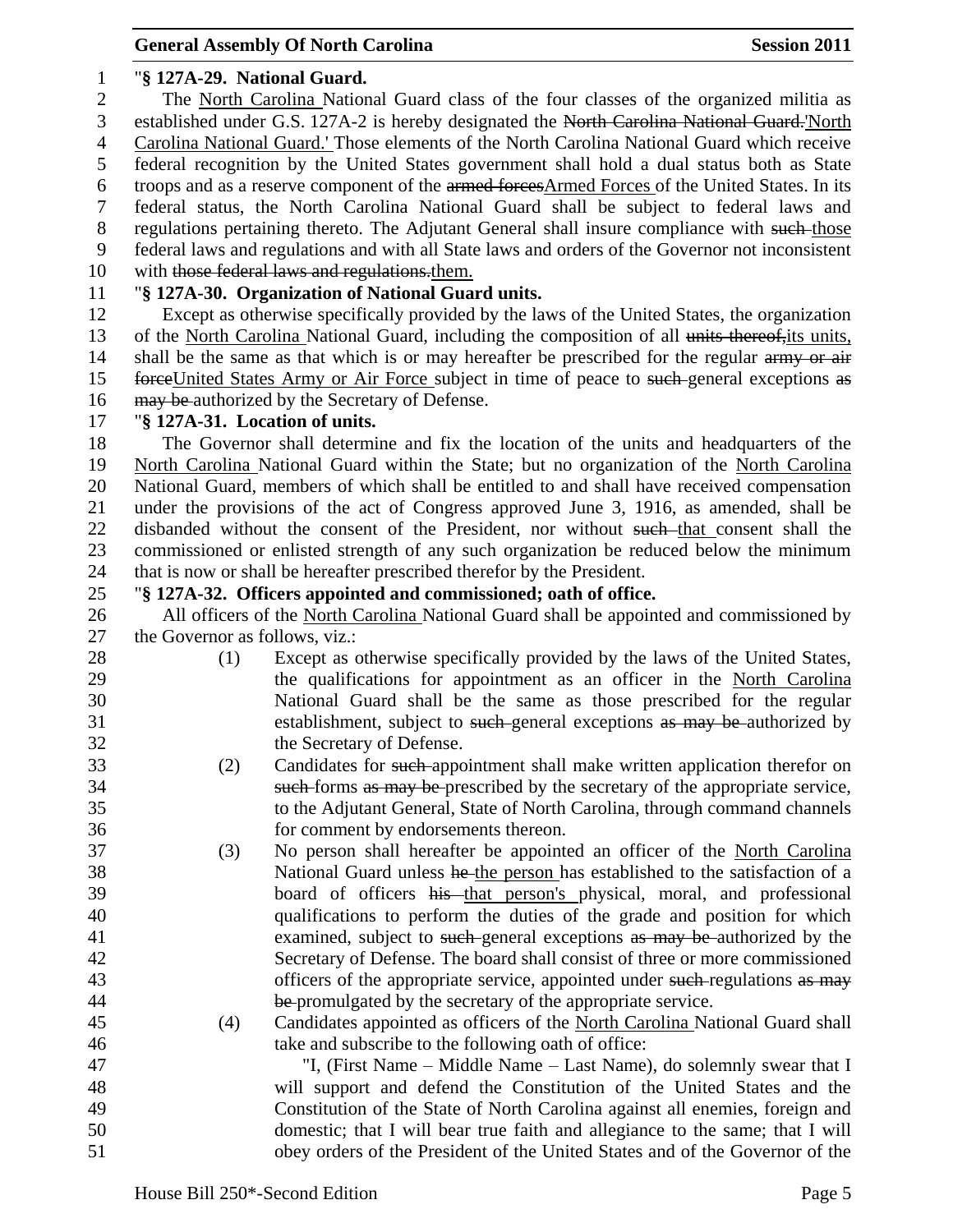| <b>General Assembly Of North Carolina</b><br><b>Session 2011</b>                                                                                                                                                                                                                                                                |
|---------------------------------------------------------------------------------------------------------------------------------------------------------------------------------------------------------------------------------------------------------------------------------------------------------------------------------|
| State of North Carolina; that I make this obligation freely, without any<br>mental reservation or purpose of evasion, and that I will well and faithfully<br>discharge the duties of the office of (Grade) (Branch) in the National Guard<br>of the State of North Carolina upon which I am about to enter, so help me<br>God." |
| "§ 127A-33. Promotion of officers by seniority and in accordance with regulations.<br>The promotion of all officers shall be by seniority as far as the same is-practicable and to-in<br>the best interest of the service within the organization, and in accordance with regulations                                           |
| promulgated by the secretary of the appropriate service.                                                                                                                                                                                                                                                                        |
| "§ 127A-35. Elimination and disposition of officers; efficiency board; transfer to inactive                                                                                                                                                                                                                                     |
| status.                                                                                                                                                                                                                                                                                                                         |
| Whenever the efficiency or general fitness, including physical fitness, of a North<br>(a)                                                                                                                                                                                                                                       |
| Carolina National Guard officer is in question, the Adjutant General, State of North Carolina,                                                                                                                                                                                                                                  |
| may order him the officer to appear before an efficiency board to determine whether or not the                                                                                                                                                                                                                                  |
| appointment of the officer should be withdrawn. The efficiency board will be composed of not                                                                                                                                                                                                                                    |
| less than three commissioned officers, all senior in rank to the officer undergoing investigation.                                                                                                                                                                                                                              |
| A member of the board serving in a legal or medical advisory capacity may be junior to any                                                                                                                                                                                                                                      |
| person, other than a judge advocate, law specialist, or medical officer being considered. The                                                                                                                                                                                                                                   |
| findings of an efficiency board are not final until reviewed and approved by the Secretary of the                                                                                                                                                                                                                               |
| Department of Crime Control and Public Safety and the Governor of the State of North                                                                                                                                                                                                                                            |
| Carolina.                                                                                                                                                                                                                                                                                                                       |
| Commissions of officers of the North Carolina National Guard may be vacated upon<br>(b)                                                                                                                                                                                                                                         |
| resignation, absence without leave for 30 days, pursuant to sentence of a court martial, or                                                                                                                                                                                                                                     |
| pursuant to regulations promulgated by the secretary of the appropriate service.                                                                                                                                                                                                                                                |
| Officers of the North Carolina National Guard may, upon their own request, be<br>(c)<br>transferred to the inactive North Carolina National Guard, subject to such exceptions as may be                                                                                                                                         |
| authorized by the Adjutant General, State of North Carolina, or the Secretary of Defense.                                                                                                                                                                                                                                       |
|                                                                                                                                                                                                                                                                                                                                 |
| "§ 127A-37. Enlistments in National Guard; oath of enlistment.                                                                                                                                                                                                                                                                  |
| Enlistments in the North Carolina National Guard shall be for such the periods and<br>(a)                                                                                                                                                                                                                                       |
| subject to such the qualifications as prescribed by the secretary of the appropriate service.                                                                                                                                                                                                                                   |
| Enlisted men-persons shall not be recognized as members of the North Carolina<br>(b)                                                                                                                                                                                                                                            |
| National Guard until they shall have subscribed to the following oath of enlistment:                                                                                                                                                                                                                                            |
| "I do hereby acknowledge to have voluntarily enlisted this _____day of _______, ____, in the                                                                                                                                                                                                                                    |
| (Army) (Air) National Guard of the State of North Carolina and as a Reserve of the (Army)                                                                                                                                                                                                                                       |
| (Air Force) with membership in the (Army National Guard of the United States) (Air National                                                                                                                                                                                                                                     |
| Guard of the United States) for a period of $(Years - Months - Days)$ under the conditions                                                                                                                                                                                                                                      |
| prescribed by law, unless sooner discharged by proper authority.                                                                                                                                                                                                                                                                |
| "I, (First Name – Middle Name – Last Name), do solemnly swear (or affirm) that I will                                                                                                                                                                                                                                           |
| support and defend the Constitution of the United States and of the State of North Carolina                                                                                                                                                                                                                                     |
| against all enemies, foreign and domestic; that I will bear true faith and allegiance to them; and                                                                                                                                                                                                                              |
| that I will obey the orders of the President of the United States and the Governor of North                                                                                                                                                                                                                                     |
| Carolina and the orders of the officers appointed over me, according to law, regulations, and                                                                                                                                                                                                                                   |
| the Uniform Code of Military Justice, so help me God."                                                                                                                                                                                                                                                                          |
| "§ 127A-38. Discharge of enlisted personnel.                                                                                                                                                                                                                                                                                    |
| Enlisted personnel discharged from service in the North Carolina National Guard<br>(a)                                                                                                                                                                                                                                          |
| shall receive a discharge in writing in such the form and with such the classification as that is or                                                                                                                                                                                                                            |
| shall be prescribed under regulations promulgated by the appropriate service.                                                                                                                                                                                                                                                   |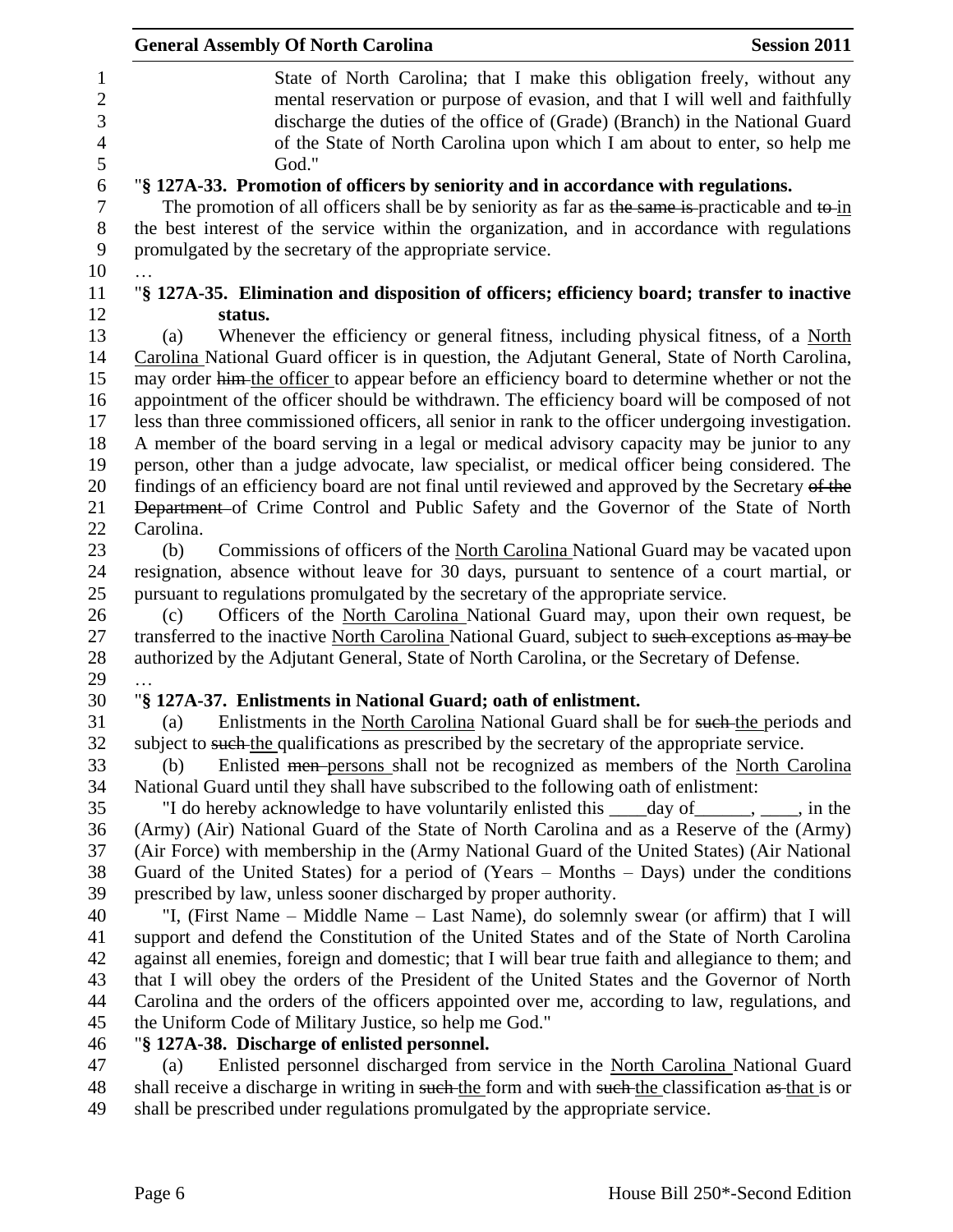|                                   | <b>General Assembly Of North Carolina</b>                                                                                                                                                  | <b>Session 2011</b> |
|-----------------------------------|--------------------------------------------------------------------------------------------------------------------------------------------------------------------------------------------|---------------------|
| $\mathbf{1}$<br>$\mathbf{2}$<br>3 | Discharges may be given prior to the expiration of terms of enlistment under such<br>(b)<br>regulations as may be prescribed by the Adjutant General, State of North Carolina, or pursuant |                     |
|                                   | to regulations promulgated by the secretary of the appropriate service.                                                                                                                    |                     |
| $\overline{4}$                    | "§ 127A-39. Membership continued in the National Guard.                                                                                                                                    |                     |
| 5                                 | When called or ordered into federal service and discharged therefrom, members shall                                                                                                        |                     |
| 6<br>$\boldsymbol{7}$             | continue their membership in the North Carolina National Guard until the expiration of their<br>enlistment or appointment, unless sooner terminated by proper authority.                   |                     |
| $8\,$                             | "§ 127A-40. Pensions for the members of the North Carolina National Guard.                                                                                                                 |                     |
| 9                                 | Every member and former member of the North Carolina National Guard who<br>(a)                                                                                                             |                     |
| 10                                | meets the requirements hereinafter set forthof this section shall receive, commencing at age 60,                                                                                           |                     |
| 11                                | a pension of ninety-five dollars (\$95.00) per month for 20 years' creditable military service                                                                                             |                     |
| 12                                | with an additional nine dollars fifty cents (\$9.50) per month for each additional year of such                                                                                            |                     |
| 13                                | service; provided, however, that the total pension shall not exceed one hundred ninety dollars                                                                                             |                     |
| 14                                | $(\$190.00)$ per month. The requirements for such a pension are that each member shall:                                                                                                    |                     |
| 15                                | Have served and qualified for at least 20 years' creditable military service,<br>(1)                                                                                                       |                     |
| 16                                | including National Guard, reserve and active duty, under the same                                                                                                                          |                     |
| 17                                | requirement specified for entitlement to retired pay for nonregular service                                                                                                                |                     |
| 18                                | under Chapter 67, Title 10, United States Code.                                                                                                                                            |                     |
| 19                                | Have at least 15 years of the aforementioned service as a member of the<br>(2)                                                                                                             |                     |
| 20                                | North Carolina National Guard.                                                                                                                                                             |                     |
| 21                                | Have received an honorable discharge from the North Carolina National<br>(3)                                                                                                               |                     |
| 22                                | Guard.                                                                                                                                                                                     |                     |
| 23                                | Payment to a retired member of the North Carolina National Guard under the<br>(b)                                                                                                          |                     |
| 24                                | provisions of this section will cease at the death of the individual and no payment will be made                                                                                           |                     |
| 25                                | to beneficiaries or to the decedent's estate, except that the legal representative of a retired                                                                                            |                     |
| 26                                | member who dies shall be entitled to a full check for the month in which the death occurred.                                                                                               |                     |
| 27                                | No individual receiving retired pay as a result of length of service, age or physical<br>(c)                                                                                               |                     |
| 28                                | disability retirement from any of the regular components of the armed forces Armed Forces of                                                                                               |                     |
| 29                                | the United States will be eligible for benefits under this section.                                                                                                                        |                     |
| 30                                | Nothing contained in this section shall preclude or in any way affect the benefits<br>(d)                                                                                                  |                     |
| 31                                | that an individual may be entitled to from State, federal or private retirement systems.                                                                                                   |                     |
| 32                                | Repealed by Session Laws 1989, c. 792, s. 2.3.<br>(e)                                                                                                                                      |                     |
| 33                                | The Secretary of Crime Control and Public Safety shall determine the eligibility of<br>(f)                                                                                                 |                     |
| 34                                | guard-North Carolina National Guard members for the benefits herein-provided in this section                                                                                               |                     |
| 35                                | and shall certify those eligible to the State Treasurer. In addition, the Department of Crime                                                                                              |                     |
| 36                                | Control and Public Safety shall, on and after July 1, 1983, provide the Department of State                                                                                                |                     |
| 37                                | Treasurer with an annual census population, by age and the number of years of creditable                                                                                                   |                     |
| 38                                | service, for all former members of the North Carolina National Guard in receipt of a pension as                                                                                            |                     |
| 39                                | well as for all active members of the North Carolina National Guard who are not in receipt of a                                                                                            |                     |
| 40                                | pension and who have seven and more years of creditable service. The Department of Crime                                                                                                   |                     |
| 41                                | Control and Public Safety shall also provide the State Treasurer a census population of all                                                                                                |                     |
| 42                                | former members of the North Carolina National Guard who are not in receipt of a pension and                                                                                                |                     |
| 43                                | who have 15 and more years of creditable service. The Department of State Treasurer shall                                                                                                  |                     |
| 44                                | make pension payments to those persons certified from the North Carolina National Guard                                                                                                    |                     |
| 45                                | Pension Fund, which shall include general fund appropriations made to the Department of State                                                                                              |                     |
| 46                                | Treasurer. The Department of State Treasurer shall have performed an annual actuarial                                                                                                      |                     |
| 47                                | valuation of the fund and shall have the financial responsibility for maintaining the fund on a                                                                                            |                     |
| 48                                | generally accepted actuarial basis. The Department of Crime Control and Public Safety shall                                                                                                |                     |
| 49                                | provide the Department of State Treasurer with whatever assistance is required by the State                                                                                                |                     |
| 50                                | Treasurer in carrying out his the State Treasurer's financial responsibilities.                                                                                                            |                     |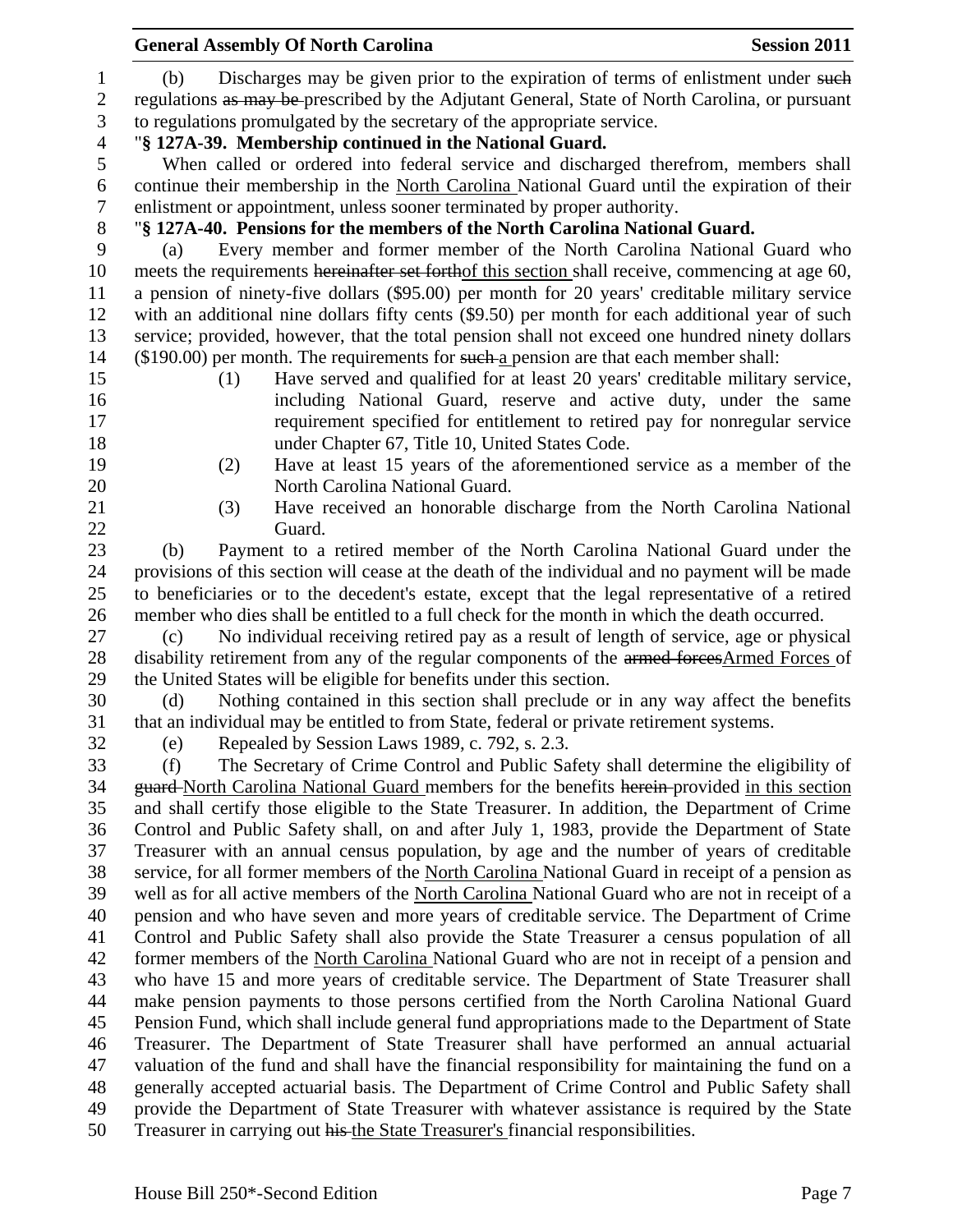(g) The provisions of this section shall apply to any member or former member of the North Carolina National Guard who is qualified for the above retirements with eligibility of such person commencing at age 60 or July 1, 1974, whichever is the later date.

 (h) If, for any reason, the North Carolina National Guard Pension Fund shall be insufficient to pay in full any pension benefits, or other charges, then all benefits or payments shall be reduced pro rata, for as long as the deficiency in amount exists. No claim shall accrue with respect to any amount by which a pension or benefit payment shall have been reduced.

 (h1) Any member or former member of the North Carolina National Guard who is qualified for benefits under this section and who is a member of a domiciled employees' or retirees' association that has at least 2,000 members, the majority of whom are active or retired employees of the State or public school employees, may authorize, in writing, the periodic deduction from the member's retirement benefits a designated lump sum to be paid to the employees' or retirees' association. The authorization shall remain in effect until revoked by the member. A plan of deductions pursuant to this subsection shall become void if the employees' or retirees' association engages in collective bargaining with the State, any political subdivision of the State, or any local school administrative unit.

 (i) Pensions for members of the North Carolina National Guard shall be subject to future legislative change or revision.

#### "**§ 127A-41. Uniforms, arms and equipment.**

20 The North Carolina National Guard shall, as far as practicable, be uniformed, armed armed, and equipped with the same type of uniforms, arms and equipment as is or shall be provided for the appropriate regular service.

#### "**§ 127A-41.1. Stay of legal and court proceedings because of State military service.**

 At any stage of any legal proceeding in any court in which a person called into service of the State by the Governor is involved, either as plaintiff or defendant, during the period of service or within 60 days after the conclusion of the period of active service, all actions and proceedings:

- 
- 
- 
- 28 (1) May be stayed by the court on its own motion; or
- (2) Shall be stayed on application by the member or by a person acting on behalf of the member, unless, in the opinion of the court, the ability of the plaintiff 31 to prosecute the action or the defendant to conduct his a defense is not materially affected by reason of the military service.
- …

# "**§ 127A-42. Distinguished Service Medal by Governor of North Carolina.**

 There is hereby created the North Carolina Distinguished Service Medal which shall be of appropriate design, and a ribbon, together with a rosette or other device to be worn in lieu thereof. This medal and appurtenances thereto shall be of a design approved by the Governor. Upon the recommendation of the Secretary of Crime Control and Public Safety and a board consisting of the Adjutant General and all other general officers and officers assigned to 40 authorized general-officer-grade vacancies, vacancies of the North Carolina National Guard, the 41 Governor is authorized to present such the medal to any member or former member of the 42 armed forcesArmed Forces of the United States discharged under honorable conditions, who has distinguished himself or herself by exceptionally meritorious conduct in the performance of 44 outstanding service to the North Carolina National Guard. The Governor, on his the Governor's 45 own authority, may award such the medal to the Secretary of Crime Control and Public Safety, 46 the Adjutant General, or any other active or inactive general officer or flag officer of the armed forces,Armed Forces of the United States who has distinguished himself or herself by especially meritorious conduct in the performance of his or her duties.

# "**§ 127A-43. North Carolina National Guard Meritorious Service Medal.**

 There is hereby created the North Carolina National Guard Meritorious Service Medal which shall be of appropriate design, and a ribbon, together with a rosette or other device to be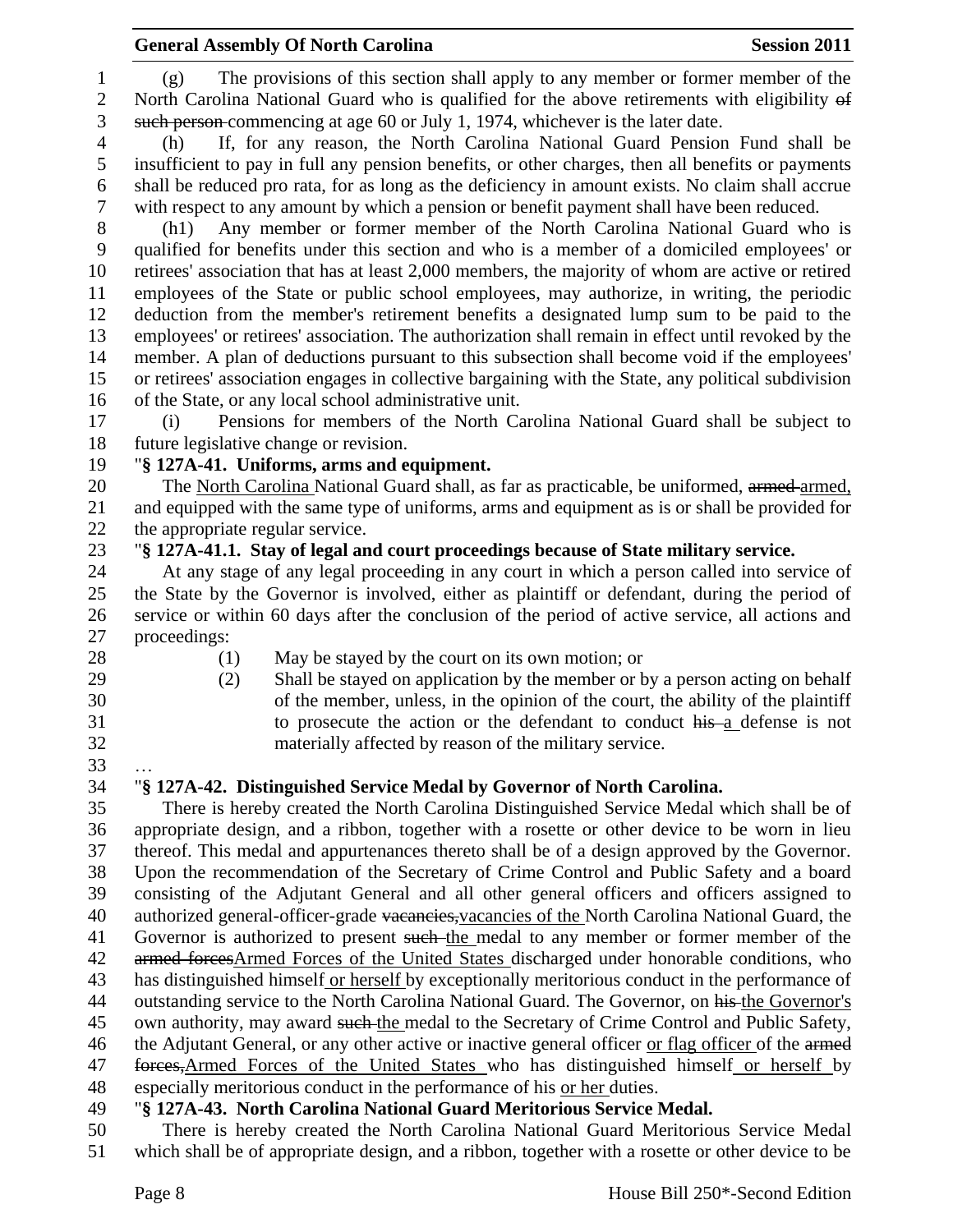worn in lieu thereof. This medal and appurtenances thereto shall be of a design approved by the

2 Governor or his designated representative.the Governor's designee. The Governor or his designated representativethe Governor's designee is authorized to award this medal upon the recommendation of the Secretary of Crime Control and Public Safety in consultation with the Adjutant General and a board of officers appointed by the Adjutant General. Any member or former member of the armed forcesArmed Forces of the United States discharged under honorable conditions, who has distinguished himself or herself by heroism, meritorious

 achievement, or meritorious service to the North Carolina National Guard, is eligible for this award. The Governor, on his the Governor's own authority, may award such the medal to the Secretary of Crime Control and Public Safety, the Adjutant General or any other active or 11 inactive general officer or flag officer of the armed forcesArmed Forces of the United States who has distinguished himself or herself by heroism, meritorious achievement, or meritorious service to the North Carolina National Guard. The required heroism, achievement, or service, while of a lesser degree than that required for awarding of the North Carolina Distinguished Service Medal, must nevertheless be accomplished with distinction.

### "**§ 127A-44. North Carolina National Guard Commendation Medal.**

 There is hereby created the North Carolina National Guard Commendation Medal which shall be of appropriate design, and a ribbon, together with a rosette or other device to be worn in lieu thereof. This medal and appurtenances thereto shall be of a design approved by the 20 Governor or his designated representative.the Governor's designee. The Adjutant General of 21 North Carolina or his designated representative, the Adjutant General's designee, who shall not be below the rank of colonel (O-6), may award this medal. Any member or former member of 23 the armed forcesArmed Forces of the United States discharged under honorable conditions, 24 who distinguishes himself or herself by his example or the performance of a specific act in behalf of the North Carolina National Guard, is eligible for this award.

#### "**§ 127A-44.1. North Carolina National Guard Achievement Medal.**

 There is hereby created the North Carolina National Guard Achievement Medal which shall be of appropriate design, and a ribbon, together with a rosette or other device to be worn in lieu thereof. This medal and appurtenances thereto shall be of a design approved by the Governor or his designated representative.the Governor's designee. The Adjutant General of North Carolina or his designated representative,the Adjutant General's designee, who shall not be below the rank of lieutenant colonel (O-5), may award this medal. Any member or former member of the armed forcesArmed Forces of the United States discharged under honorable conditions, who distinguishes himself or herself by his example or the performance of a specific act in behalf of the North Carolina National Guard, is eligible for this award.

### "**§ 127A-45. North Carolina National Guard State Active Duty Award.**

 There is hereby created the North Carolina National Guard State Active Duty Award which shall be a ribbon of appropriate design. This ribbon and appurtenances thereto shall be of a 39 design approved by the Governor or his designated representative. the Governor's designee. The Adjutant General of North Carolina may present this ribbon to members of the North Carolina National Guard who, by order of the Governor, satisfactorily serve a tour of State active duty. To be worthy of this award, the nature of the tour of State active duty must have been a distinct and notable service to the State or to a community, as determined by the Adjutant General of North Carolina. On or after July 1, 1991, this award may also be presented to active guard personnel and reserve personnel who satisfactorily participate in tours of State active duty.

### "**§ 127A-45.1. North Carolina National Guard Governor's Unit Citation.**

 There is hereby created the North Carolina National Guard Governor's Unit Citation which shall be a streamer, a unit emblem, and a certificate, all of appropriate design as approved by 49 the Governor or his designated representative. the Governor's designee. The Governor or his 50 designated representative the Governor's designee is authorized to present such the unit citation, upon recommendation of the Adjutant General, subject to the approval of the Secretary, to any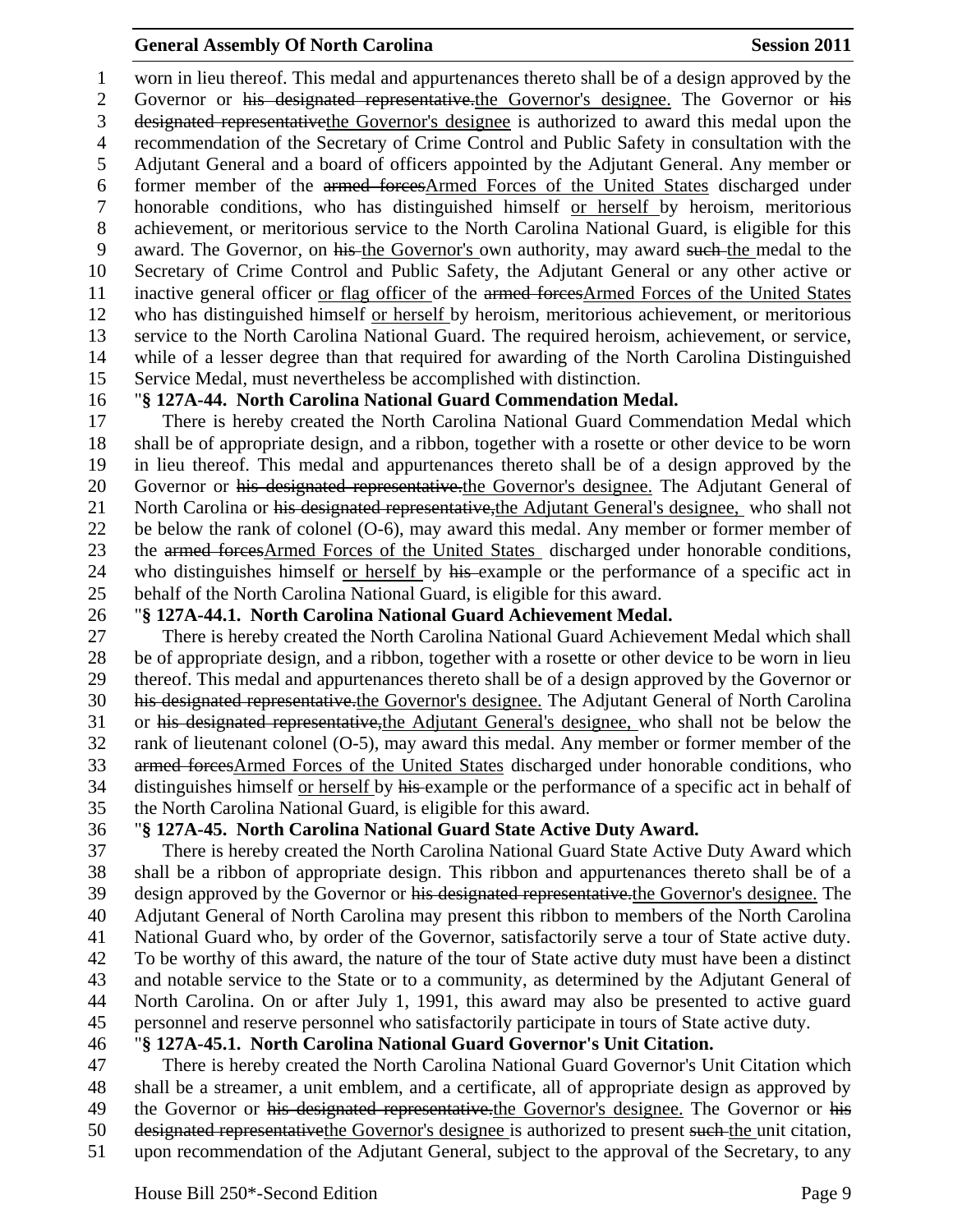unit of North Carolina National Guard distinguishing itself by extraordinary heroism or

 meritorious service while in a State active duty status. The unit must display such gallantry, determination, and esprit de corps in accomplishing its mission under conditions which set it

apart and above other units.

# "**§ 127A-45.2. North Carolina National Guard Meritorious Unit Citation.**

 There is hereby created the North Carolina National Guard Meritorious Unit Citation which shall be a streamer, a unit emblem, and a certificate, all of appropriate design as approved by 8 the Governor or his designated representative.the Governor's designee. The Adjutant General is authorized to present such this citation to any unit of the North Carolina National Guard distinguishing itself through heroism or meritorious service to the State of North Carolina. The required heroism or meritorious service, while of a lesser degree than that required for the award of the North Carolina National Guard Governor's Unit Citation, must nevertheless have been accomplished with distinction.

# "**§ 127A-45.2A. North Carolina National Guard Outstanding Unit Award.**

 There is hereby created the North Carolina National Guard Outstanding Unit Award which shall be a streamer, a unit emblem, and a certificate, all of appropriate design as approved by 17 the Governor or his designated representative. the Governor's designee. The Adjutant General may present this citation to any unit of the North Carolina National Guard distinguishing itself through meritorious achievement or service to the State of North Carolina. The required meritorious service, while of a lesser degree than that required for the award of the North Carolina National Guard Meritorious Unit Citation, must nevertheless have been accomplished with distinction.

# "**§ 127A-45.3. North Carolina National Guard Distinguished Civilian Service Medal.**

 There is hereby created the North Carolina National Guard Distinguished Civilian Service Medal which shall be of appropriate design, rosette or other device to be worn in lieu thereof, and citation certificate, of a design approved by the Governor or his designated 27 representative.the Governor's designee. The Governor or his designated representative the Governor's designee is authorized to award this medal upon the recommendation of the Adjutant General of North Carolina and a board of officers and noncommissioned officers appointed by the Adjutant General, to United States citizens and governmental officials at the policy development level who render distinguished service to the North Carolina National Guard.

# "**§ 127A-45.4. North Carolina National Guard Outstanding Civilian Service Medal.**

 There is hereby created the North Carolina National Guard Outstanding Civilian Service Medal which shall be of appropriate design, rosette or other device to be worn in lieu thereof, and citation certificate, of a design approved by the Governor or his designated representative.the Governor's designee. The Adjutant General of North Carolina is authorized to award this medal upon the recommendation of a board of officers and noncommissioned officers, appointed by the Adjutant General, to United States citizens and governmental officials who render outstanding service to the North Carolina National Guard.

# "**§ 127A-45.5. North Carolina National Guard Meritorious Civilian Service Award.**

 There is hereby created the North Carolina National Guard Meritorious Civilian Service Award which shall consist of a certificate of a design approved by the Governor or his 44 designated representative.the Governor's designee. The Adjutant General of North Carolina or a 45 designated representative, the Adjutant General's designee, who shall not be below the grade of general officer, is authorized to confer this award. This award may be granted to individuals, organizations, corporations, associations and other groups, making a substantial contribution to the North Carolina National Guard.

# "**§ 127A-45.5A. Other awards.**

50 The Adjutant General may, from time to time, create such other awards and medals to 51 recognize meritorious service or outstanding achievement. The creation of such the awards and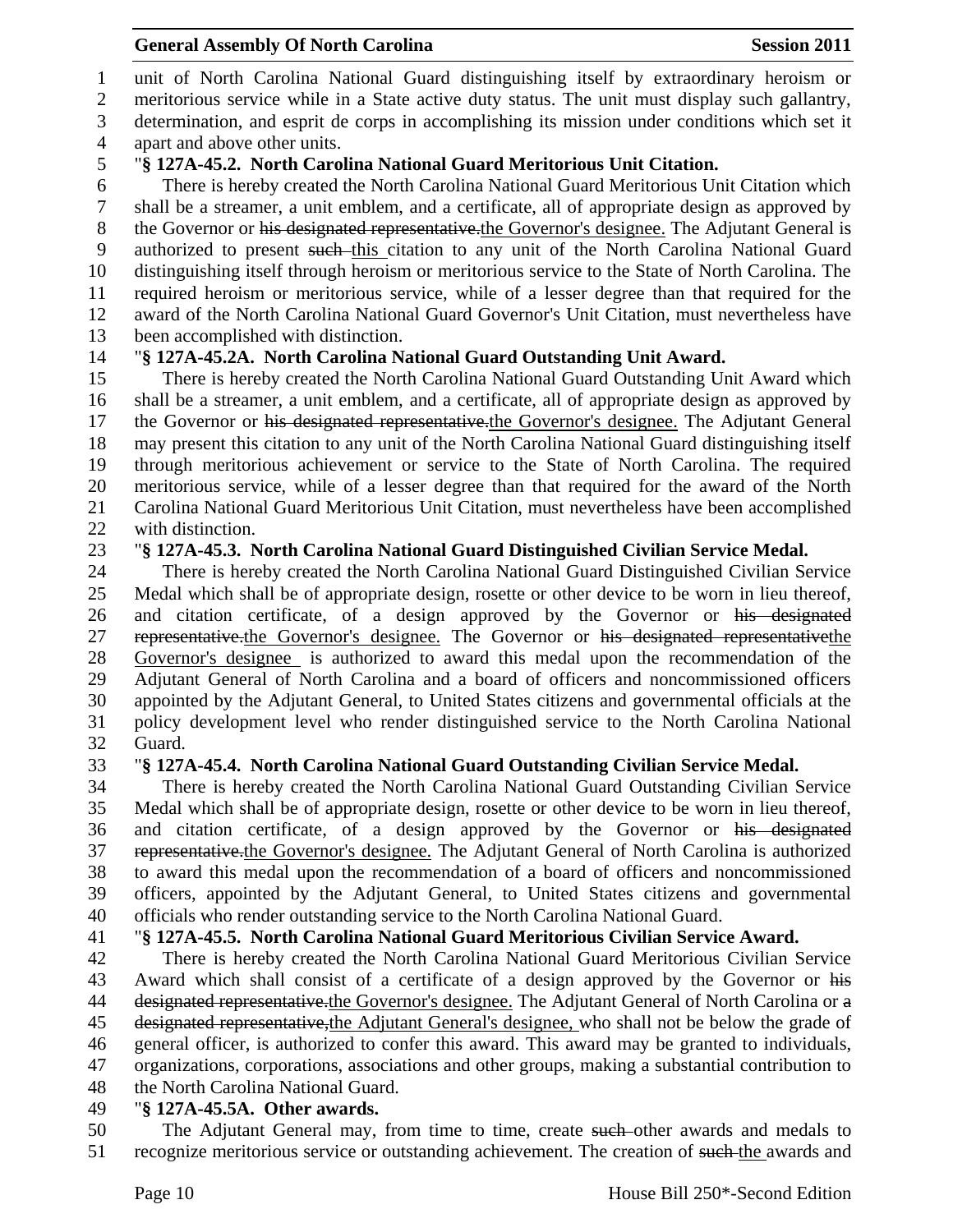1 medals shall be approved by the Governor. The Governor or his the Governor's designee shall 2 approve the design of such-the awards and medals.

# "**§ 127A-46. Authority to wear medals, ribbons and other awards.**

 The Adjutant General may prescribe those medals, ribbons and other awards and decorations which that may be worn by members of the militia, not inconsistent with regulations of the respective armed servicesArmed Forces of the United States.

# "**§ 127A-47. Courts-martial for National Guard.**

 Courts-martial for organizations military personnel of the North Carolina National Guard not in the service of the United States shall be of three kinds, namely, general courts-martial, special courts-martial, and summary courts-martial. They shall be constituted, have cognizance of the same subjects, and possess like powers as similar courts provided for by the Uniform Code of Military Justice and Manual for Courts-Martial, United States. The proceedings of courts-martial of the North Carolina National Guard shall follow the forms and modes of procedure prescribed for such similar courts.

# "**§ 127A-48. General courts-martial.**

 General courts-martial for military personnel of the North Carolina National Guard not in the service of the United States may be convened by orders of the Governor of the State or of the Adjutant General, and such these courts shall have the power to impose punishments in like manner and to the extent prescribed by the Uniform Code of Military Justice and Manual for 20 Courts-Martial, United States, as shall be in use by the armed forcesArmed Forces of the United States at the time of the offense, except that (i) no court shall have the authority to impose confinement as part of the sentence unless the court consisted of a military judge and not less than five members, except that a defendant who requests a military judge alone may be sentenced to confinement, and (ii) no court shall have the authority to impose confinement in excess of one year and one day as part of a sentence.

# "**§ 127A-49. Special courts-martial; appointments, power and authority.**

 In the North Carolina National Guard, not in the service of the United States, special courts-martial may be appointed by any of the following:

- (1) The commander of a brigade, regiment, comparable or higher command of 30 the North Carolina Army National Guard, provided that such the commander is a general officer.
- (2) The commander of a wing, group, separate squadron, comparable or higher command of the North Carolina Air National Guard, provided that such the commander is a general officer.
- (3) The commander or officer in charge of any North Carolina National Guard command when empowered by the Governor or the Adjutant General of 37 North Carolina, provided that such the commander or officer is a general officer.

39 Except as to commissioned officers, such special courts-martial shall have the power and authority to try any person subject to military law for any crimes or offenses within the 41 jurisdiction of a general military court. Such Special courts-martial shall have the power to impose punishments in like manner and to the extent prescribed by the Uniform Code of 43 Military Justice and Manual for Courts-Martial, United States, as shall be in use by the armed forcesArmed Forces of the United States at the time of the offense, except that (i) no court shall have the authority to impose confinement as part of the sentence unless the court consisted of a military judge and not less than three members except that a defendant who requests a military judge alone may be sentenced to confinement, and (ii) no court shall have the authority to impose confinement in excess of six months as part of a sentence.

# "**§ 127A-50. Summary courts-martial.**

 In the North Carolina National Guard, not in the service of the United States, summary courts-martial may be appointed by any of the following: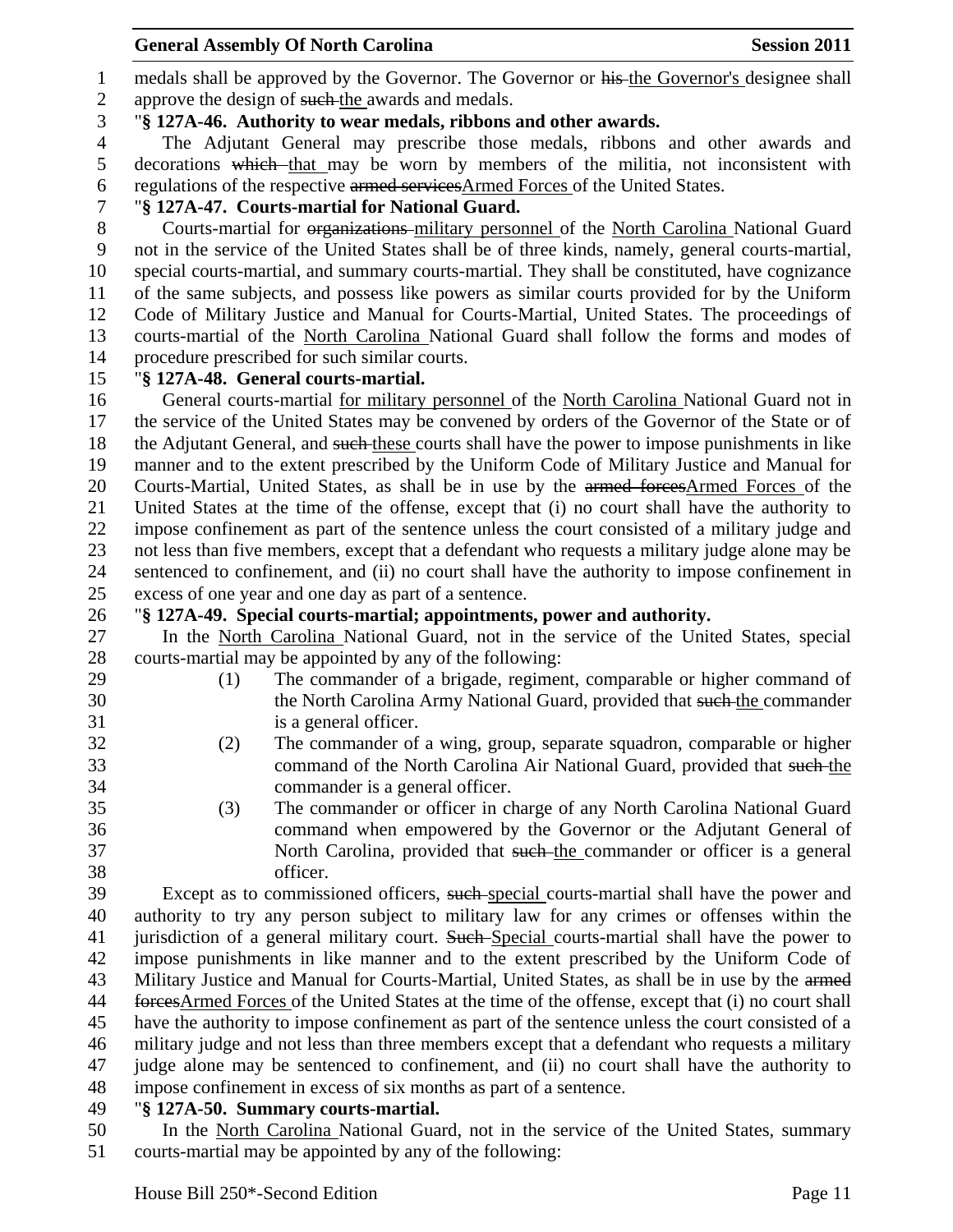|                                | <b>General Assembly Of North Carolina</b>                                                        | <b>Session 2011</b> |
|--------------------------------|--------------------------------------------------------------------------------------------------|---------------------|
| (1)                            | Any person who may convene a general or special court-martial.                                   |                     |
| (2)                            | The commander of a battalion, comparable or higher command of the North                          |                     |
|                                | Carolina Army National Guard, provided that such the commander is an                             |                     |
|                                | officer of the grade of major or above.                                                          |                     |
| (3)                            | The commander of a detached squadron, comparable or higher command of                            |                     |
|                                | the North Carolina Air National Guard, provided that such the commander is                       |                     |
|                                | an officer of the grade of major or above.                                                       |                     |
|                                | Such-The court shall consist of one officer who shall have the power to administer oaths         |                     |
|                                | and try enlisted personnel of each respective command for breaches of discipline and violations  |                     |
|                                | of laws governing such those organizations. Such These courts shall also have the power to       |                     |
|                                | impose punishments in like manner and to the extent prescribed by the Uniform Code of            |                     |
|                                | Military Justice and Manual for Courts-Martial, United States, as shall be in use by the armed   |                     |
|                                | forces Armed Forces of the United States at the time of the offense, except that no court shall  |                     |
|                                | have the authority to impose confinement as part of a sentence. There shall be no right to       |                     |
| demand trial by court-martial. |                                                                                                  |                     |
|                                | "§ 127A-50.1. Military judges.                                                                   |                     |
|                                | The Adjutant General shall appoint military judges to preside over courts-martial of the         |                     |
|                                | North Carolina National Guard not in federal service. Minimum requirements for appointment       |                     |
| as a military judge are:       |                                                                                                  |                     |
| (1)                            | Certification as a military judge by the Judge Advocate General of the                           |                     |
|                                | United States Army, Air Force, Navy, Marines, or Coast Guard.                                    |                     |
| (2)                            | Designation as a judge advocate by The-the Judge Advocate General of the                         |                     |
|                                | United States Army, Navy, Air Force, Marines, or Coast Guard.                                    |                     |
| (3)                            | Membership in the North Carolina National Guard, the National Guard of                           |                     |
|                                | another state, or the active or reserve components of any of the military                        |                     |
|                                | services.the Armed Forces of the United States.                                                  |                     |
|                                | "§ 127A-51. Nonjudicial punishment.                                                              |                     |
|                                | Any commander of the North Carolina National Guard, not in the service of the United             |                     |
|                                | States, may, in addition to or in lieu of admonition or reprimand, impose nonjudicial            |                     |
|                                | punishment in like manner and to the extent prescribed by Article 15 of the Uniform Code of      |                     |
|                                | Military Justice and Manual for Courts-Martial, United States, as shall be currently in use by   |                     |
|                                | the armed forces Armed Forces of the United States except that there shall be no right to        |                     |
| demand trial by court-martial. |                                                                                                  |                     |
|                                | "§ 127A-52. Jurisdiction of courts-martial.                                                      |                     |
|                                | The jurisdiction of courts-martial of the North Carolina National Guard, not in the service      |                     |
|                                | of the United States, shall be as prescribed by the Manual for Courts-Martial, United States, as |                     |
|                                | shall be currently in use by the armed forces Armed Forces of the United States. Such            |                     |
|                                | courts-martial shall have jurisdiction to try accused persons for offenses committed while       |                     |
|                                | serving without the State and while going to and returning from such service without the State   |                     |
|                                | in like manner and to the same extent as while serving within the State.                         |                     |
|                                | "§ 127A-53. Manual for Courts-Martial.                                                           |                     |
|                                | Trials and proceedings by all courts and boards shall be in accordance with the Manual for       |                     |
|                                | Courts-Martial, United States, as shall be currently in use by the armed forces Armed Forces of  |                     |
|                                | the United States, except as modified by this Chapter.                                           |                     |
|                                |                                                                                                  |                     |
|                                | "§ 127A-55. Forms for courts-martial procedure.                                                  |                     |
|                                | In the North Carolina National Guard, not in the service of the United States, forms for         |                     |

- courts-martial procedure shall be substantially as those set forth in the Appendices, Manual for 49 Courts-Martial, United States, as shall be currently in use by the armed forcesArmed Forces of
- the United States, with any modifications required by this Chapter.

# "**§ 127A-56. Powers of courts-martial.**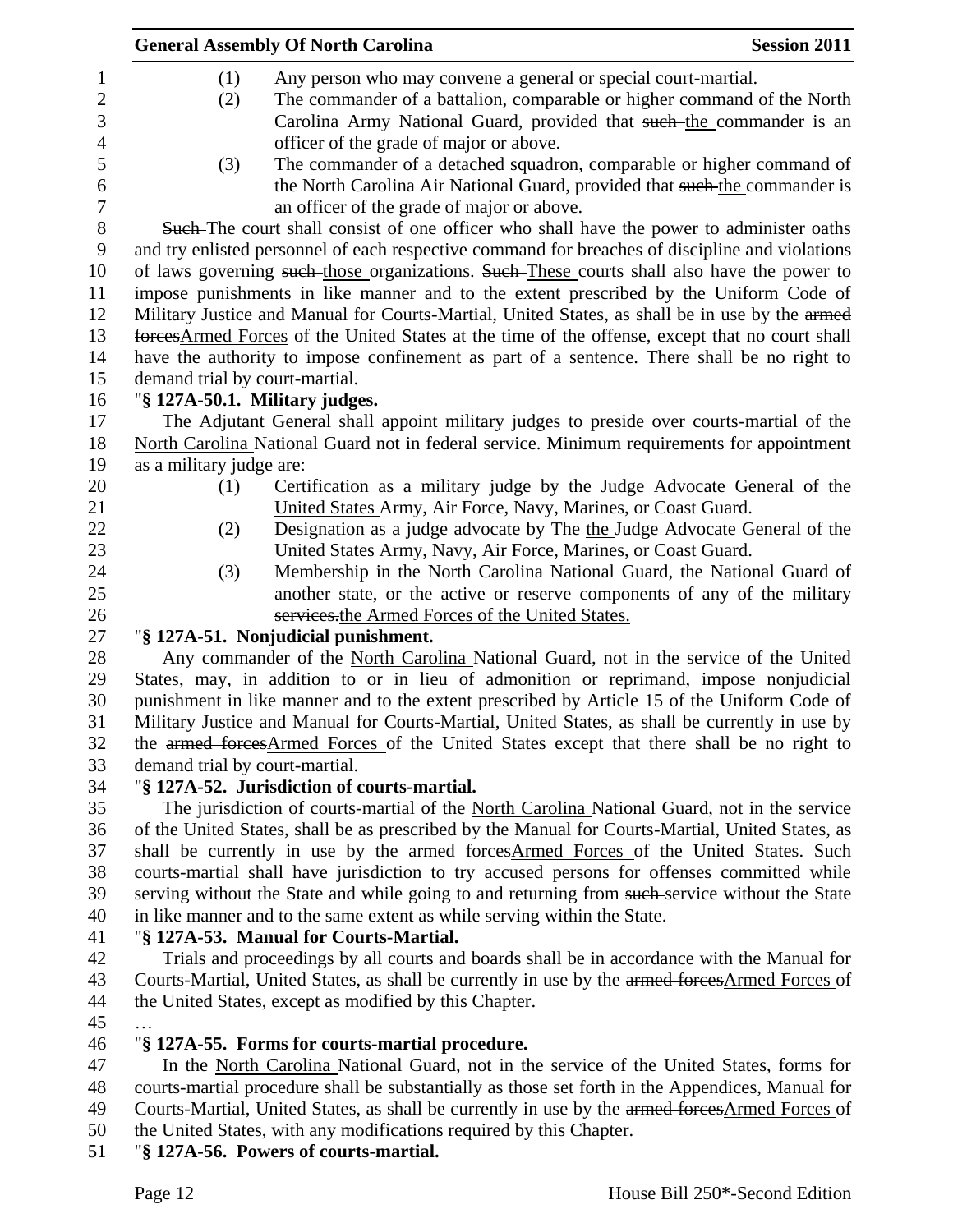In the North Carolina National Guard, not in the service of the United States, presidents of courts-martial and summary court officers shall have power to issue warrants to arrest an 3 accused person and to bring the person before a court for trial whenever such the person has 4 disobeyed an order in writing from the convening authority to appear before such the court, a copy of the charge or charges having been delivered to the accused with such the order, and to issue subpoenas and subpoenas duces tecum, and to enforce by attachment attendance of witnesses and the production of books, papers, records and other articles subject to a subpoena duces tecum, and to sentence for a refusal to be sworn or to answer as provided in actions before civil courts. The presiding officer shall also have power to punish for contempt occurring in the presence of the court.

## "**§ 127A-57. Execution of processes and sentences.**

 All warrants and other processes authorized by this Chapter and sentences of any of the military courts of this State shall be executed by any sheriff, deputy sheriff, or State or local 14 law enforcement officer into whose hands the same they may be placed for service or execution, 15 and such the officer shall make return thereof to the officer issuing or imposing the same. Such 16 The service or execution of process or sentence shall be made by such the officer without 17 tender or advancement of fee therefor; but all costs in such-these cases shall be paid from funds appropriated to the Department of Crime Control and Public Safety.

…

# "**§ 127A-59. Sentences.**

21 When any sentence to fine or imprisonment shall beis imposed by any military court of this 22 State, it shall be the duty of the military judge, president of said-the court, or summary court 23 officer, upon the approval of the court's findings and sentence of such court, sentence, to make out and sign a certificate entitling the case, giving the name of the accused, the date and place of trial, the date of approval of sentence, and the terms of the sentence. The trial counsel shall 26 deliver such the certificate to the Clerk of the Superior Court of Wake County, and it shall 27 thereupon be the duty of the clerk to take such the actions as are necessary to carry said the sentence into execution in the same manner as prescribed by law for the collection of fines, or commitment to service of terms of imprisonment, in criminal cases determined in the courts of this State. The Administrative Office of the Courts shall ensure that the State's criminal history records include pertinent information relating to a court-martial under this Chapter in a like manner as a comparable offense under the State's criminal laws would be recorded.

"**§ 127A-60. Approval of sentence.**

 No sentence imposed by a special or general court-martial of the North Carolina National Guard, not in the service of the United States, shall be executed until approved by the Governor. Any officer convicted by a general court-martial and dismissed from the service shall be forever disqualified from holding a commission in the militia.

…

# "**§ 127A-62. Appeals; discretionary review.**

 (a) Jurisdiction. – Court-martial judgments which include a sentence to confinement shall have a right of appeal to the Wake County Superior Court. The provisions of G.S. 15A-1451 shall apply to appeals under this section.

 (b) Filing and Service. – An appeal under this section must be made in writing and filed with the Clerk of Superior Court of Wake County within 10 days after the approval of the sentence by the Governor. A copy of the petition shall be filed with the military court and the military trial counsel of record. For the purposes of a filing fee, the appeal shall be treated as an administrative appeal to the Superior Court.

 (c) Assertion of Errors. – All errors, including, but not limited to, the following, must be asserted or shall be deemed waived:

- 
- (1) Any error of law, including the following: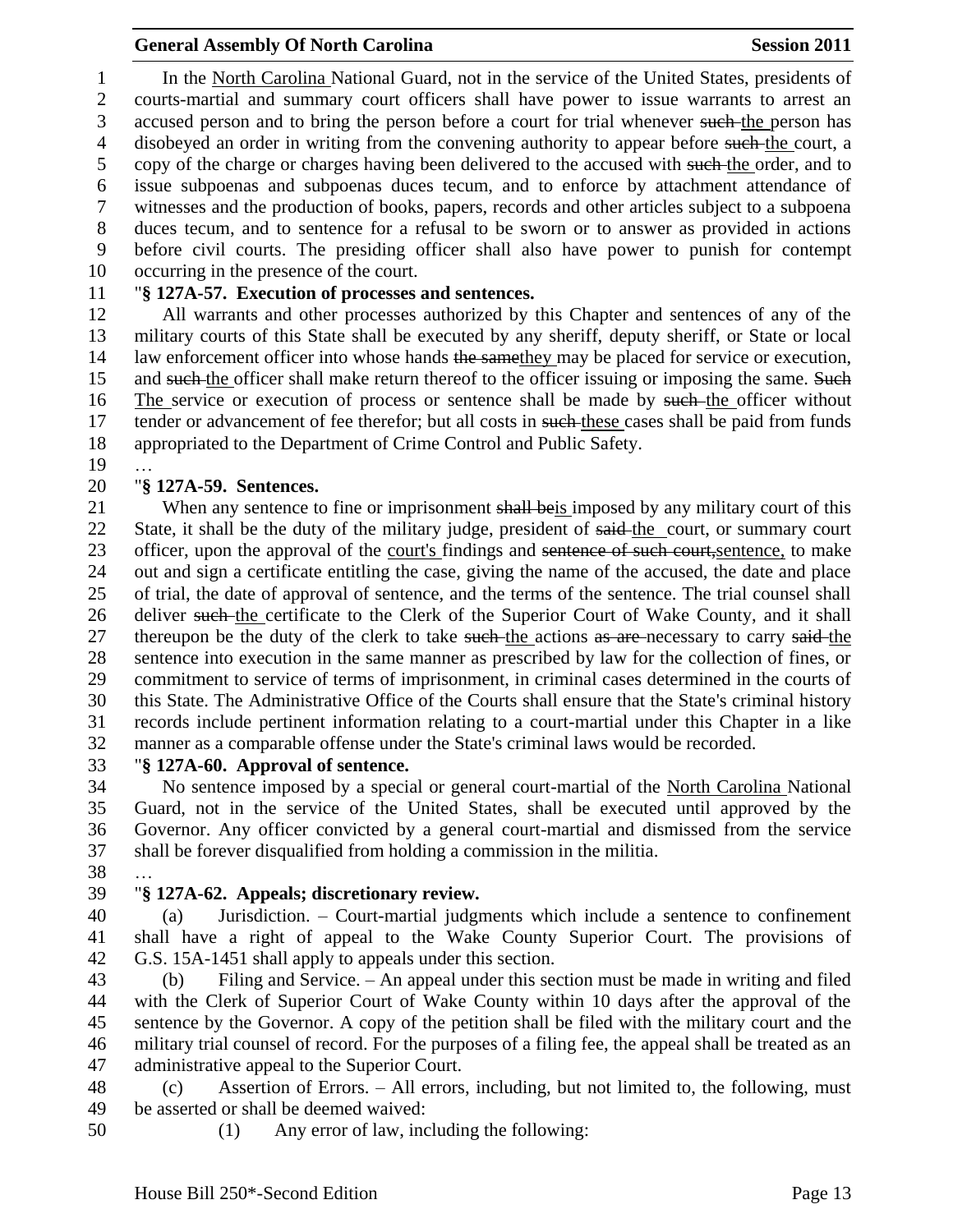|                |            | <b>General Assembly Of North Carolina</b>                                                                                                                     | <b>Session 2011</b> |
|----------------|------------|---------------------------------------------------------------------------------------------------------------------------------------------------------------|---------------------|
|                |            | The court erroneously failed to dismiss the charge prior to the<br>a.                                                                                         |                     |
|                |            | court-martial.<br>The court's ruling was contrary to law with regard to motions made<br>$\mathbf b$ .                                                         |                     |
|                |            | before or during the trial or with regard to the admission or exclusion                                                                                       |                     |
|                |            | of evidence.                                                                                                                                                  |                     |
|                |            | The evidence, at the close of all the evidence, was insufficient to<br>$\mathbf{c}.$<br>justify submission of the case to the court-martial panel, whether or |                     |
|                |            | not a motion so asserting was made before verdict.                                                                                                            |                     |
|                |            | The court erroneously instructed the court-martial panel.<br>d.                                                                                               |                     |
|                | (2)<br>(3) | The verdict is contrary to the weight of the evidence.<br>For any other cause, the defendant did not receive a fair and impartial trial.                      |                     |
| (d)            |            | Appointment of Superior Court Judge. – The appeal shall be heard by a judge                                                                                   |                     |
|                |            | assigned by the Chief Justice of the North Carolina Supreme Court, to be heard at such a                                                                      |                     |
|                |            | session of the Wake County Superior Court as the Chief Justice shall direct.designated by the                                                                 |                     |
| Chief Justice. |            |                                                                                                                                                               |                     |
| (e)            |            | Applicable Law. - The presiding judge, in determining whether there were errors,                                                                              |                     |
|                |            | shall apply the law as provided for trial by courts-martial under this Article.                                                                               |                     |
| (f)            |            | Setting Aside of Findings or Sentence. - The findings or sentence, or both, may be                                                                            |                     |
|                |            | modified or set aside, in whole or in part, by the court on the ground of newly discovered                                                                    |                     |
|                |            | evidence, fraud on the court, lack of jurisdiction over the accused or the offense, or error                                                                  |                     |
|                |            | prejudicial to the substantial rights of the accused.                                                                                                         |                     |
| (g)            |            | Hearings and Rehearings. – The court may remand the matter to the court-martial                                                                               |                     |
|                |            | for such-evidentiary hearings or other proceedings, to be conducted by a military judge alone,                                                                |                     |
|                |            | as that it deems necessary prior to the court's final disposition of the case. If the court sets aside                                                        |                     |
|                |            | the findings or sentence, the court may, except when the setting aside is based on lack of                                                                    |                     |
|                |            | sufficient evidence in the record to support the findings, order a rehearing. If the court sets                                                               |                     |
|                |            | aside the findings and sentence and does not order a rehearing, the court shall dismiss the                                                                   |                     |
|                |            | charges. If the court orders a rehearing, but the convening authority finds a rehearing                                                                       |                     |
|                |            | impractical, the convening authority shall dismiss the charges.                                                                                               |                     |
| (h)            | Counsel. - |                                                                                                                                                               |                     |
|                | (1)        | The Staff Judge Advocate of the North Carolina National Guard shall:                                                                                          |                     |
|                |            | Designate a judge advocate who is qualified and certified under<br>a.                                                                                         |                     |
|                |            | Article 27(b) of the Uniform Code of Military Justice, and who is a                                                                                           |                     |
|                |            | member of the North Carolina Bar, to represent the defendant.                                                                                                 |                     |
|                |            | Designate a judge advocate who is qualified and certified under<br>$\mathbf b$ .                                                                              |                     |
|                |            | Article 27(b) of the Uniform Code of Military Justice, and who is a<br>member of the North Carolina Bar, to represent the State.                              |                     |
|                |            |                                                                                                                                                               |                     |
|                | (2)        | The counsel designated to represent the defendant under sub-subdivision a.<br>of subdivision (1) of this subsection shall not be the counsel who represented  |                     |
|                |            | the defendant at the court-martial.                                                                                                                           |                     |
|                | (3)        | Where a defendant alleges ineffective assistance of prior counsel as a ground                                                                                 |                     |
|                |            | for relief, the defendant shall be deemed to waive the attorney-client                                                                                        |                     |
|                |            | privilege with respect to both oral and written communications between such                                                                                   |                     |
|                |            | counsel and the defendant and the prior counsel to the extent the defendant's                                                                                 |                     |
|                |            | prior counsel reasonably believes such the communications are necessary to                                                                                    |                     |
|                |            | defend against the allegations of ineffectiveness. This waiver of the                                                                                         |                     |
|                |            | attorney-client privilege shall be automatic upon the filing of the pleadings                                                                                 |                     |
|                |            | alleging ineffective assistance of prior counsel, and the Wake County                                                                                         |                     |
|                |            | Superior Court need not enter an order waiving the privilege.                                                                                                 |                     |
|                | (4)        | The Adjutant General, upon the recommendation of the Staff Judge                                                                                              |                     |
|                |            | Advocate, shall place the designated judge advocates described in this                                                                                        |                     |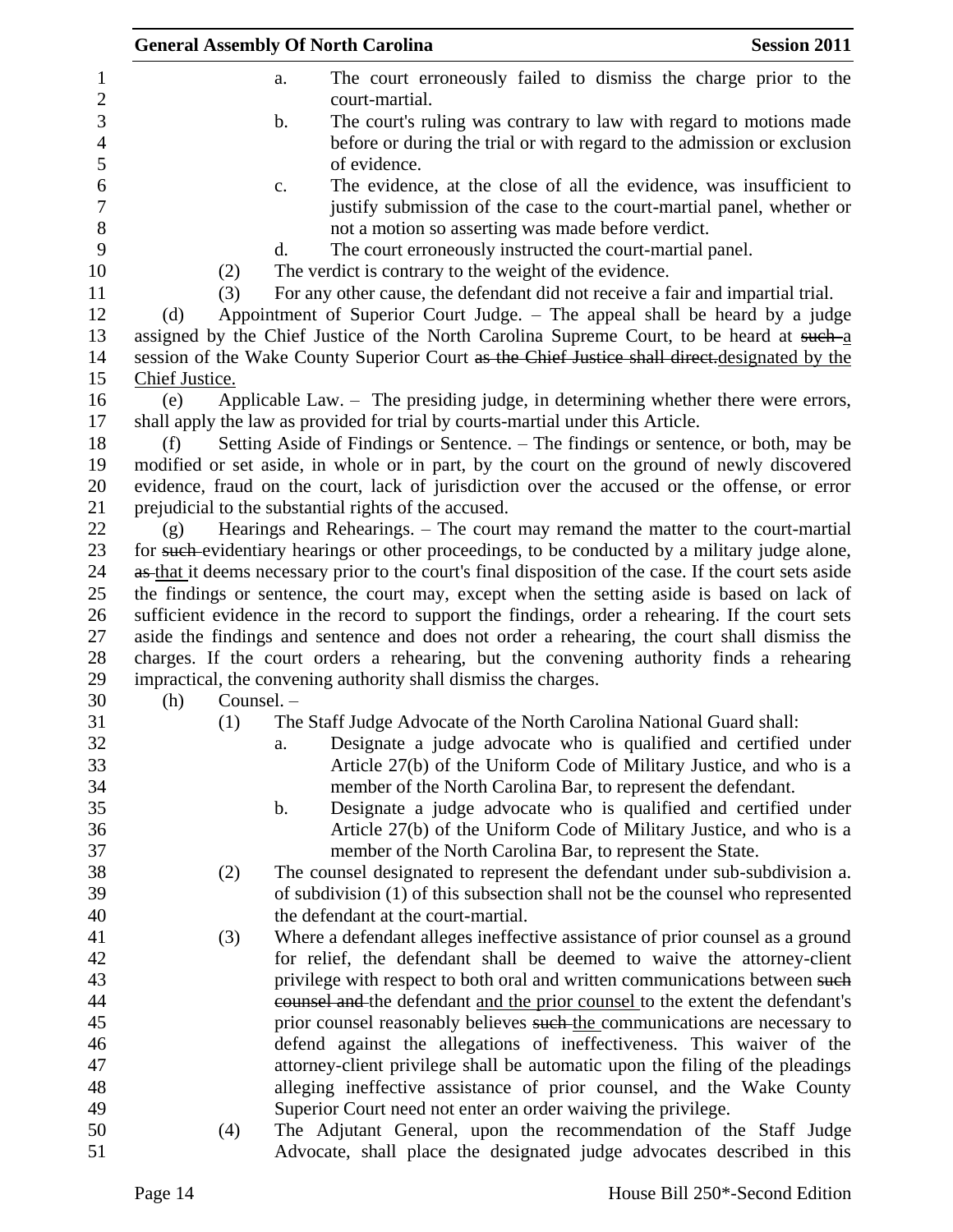|                | <b>General Assembly Of North Carolina</b><br><b>Session 2011</b>                                                                                                                                  |
|----------------|---------------------------------------------------------------------------------------------------------------------------------------------------------------------------------------------------|
| 1              | subsection onto State active duty for such the periods of time as necessary                                                                                                                       |
| $\sqrt{2}$     | for either counsel to provide adequate representation to the respective                                                                                                                           |
| 3              | parties, if regularly scheduled unit training periods are insufficient. The Staff                                                                                                                 |
| $\overline{4}$ | Judge Advocate shall verify to the Adjutant General whether any such                                                                                                                              |
| 5              | additional periods of time are necessary.                                                                                                                                                         |
| 6              | Discretionary Review. - Review of decisions by the Wake County Superior Court<br>(i)                                                                                                              |
| 7              | shall be pursuant to G.S. 7A-31.1.                                                                                                                                                                |
| 8              | The rules for practice and procedure for review of courts-martial by the Wake<br>(i)                                                                                                              |
| 9              | County Superior Court shall be consistent with those prescribed for review of administrative                                                                                                      |
| 10             | appeals by the Superior Court, except as modified by this section.                                                                                                                                |
| 11             | "Article 4.                                                                                                                                                                                       |
| 12             | "Naval Militia.                                                                                                                                                                                   |
| 13             | "§ 127A-67. Organization and equipment.                                                                                                                                                           |
| 14             | The organization of the naval militia shall be units of convenient size, in each of which the                                                                                                     |
| 15             | number and rank of officers and the distribution of the total enlisted strength among the several                                                                                                 |
| 16             | ratings of petty officers and other enlisted personnel shall be such as are prescribed by the                                                                                                     |
| 17             | Secretary of the Navy, who may also prescribe the number of officers and the number of petty                                                                                                      |
| 18             | officers and other enlisted personnel required for the organization of such the units into larger                                                                                                 |
| 19             | bodies for administrative and other purposes, and the arms and equipment of the naval militia                                                                                                     |
| 20             | shall be those which are now or may hereafter be prescribed by the Secretary of the Navy.                                                                                                         |
| 21             | "§ 127A-68. Officers appointed to naval militia.                                                                                                                                                  |
| 22             | Officers of the United States navy and marine corps Navy and Marine Corps may, with the                                                                                                           |
| 23             | approval of the Secretary of the Navy, be appointed by the Governor and commissioned as                                                                                                           |
| 24             | officers of the naval militia.                                                                                                                                                                    |
| 25             |                                                                                                                                                                                                   |
| 26             | "§ 127A-70 Discipline in naval militia.                                                                                                                                                           |
| 27             | The naval militia shall be subject to the system of discipline prescribed for the United                                                                                                          |
| 28             | States navy and marine corps, Navy and Marine Corps, and the commanding officer of a naval                                                                                                        |
| 29             | militia battalion or brigade, unit or a naval militia officer in command of naval militia forces on                                                                                               |
| 30<br>31       | shore or on any vessel of the navy-United States Navy loaned to the State, or on any vessel on<br>which such forces are training, whether within or without the State, or wherever, either within |
| 32             | or without the State, naval militia forces of the State shall be assembled pursuant to orders,                                                                                                    |
| 33             | shall have power without trial by courts-martial to impose upon members of the naval militia                                                                                                      |
| 34             | the punishments which the commanding officer of a vessel of the navy-United States Navy is                                                                                                        |
| 35             | authorized by law to impose.                                                                                                                                                                      |
| 36             | "§ 127A-71. Disbursing and accounting officer.                                                                                                                                                    |
| 37             | The Governor shall appoint a disbursing officer, approved by and of such-a rank as may be                                                                                                         |
| 38             | prescribed by the Secretary of the Navy, to perform such the duties as the Secretary of the Navy                                                                                                  |
| 39             | may prescribe. The Governor shall also appoint the above described disbursing officer, or such                                                                                                    |
| 40             | otheranother officer of the pay corpsappropriate finance office of the naval militia as hethat the                                                                                                |
| 41             | Governor may elect, as accounting officer for each battalion unit thereof, or at his the                                                                                                          |
| 42             | Governor's option for each larger unit or combination of units of the same, units, who shall be                                                                                                   |
| 43             | responsible for the proper accounting for all public property issued to and for the use of such                                                                                                   |
| 44             | battalion the unit or larger unit or combination of units.                                                                                                                                        |
| 45             | "§ 127A-72. Rendition of accounts.                                                                                                                                                                |
| 46             | Accounting officers shall render accounts as prescribed by the Governor or by the Secretary                                                                                                       |
| 47             | of the Navy, and shall be required to give good and sufficient bond to the State and to the                                                                                                       |
| 48             | United States, in such the sums as that the Governor or the Secretary of the Navy may                                                                                                             |
| 49             | direct, directs, and conditioned upon the faithful accounting for all public property and for the                                                                                                 |
| 50.            | eafgroeping of such the part thereof as may be in the personal suctody of such the officer                                                                                                        |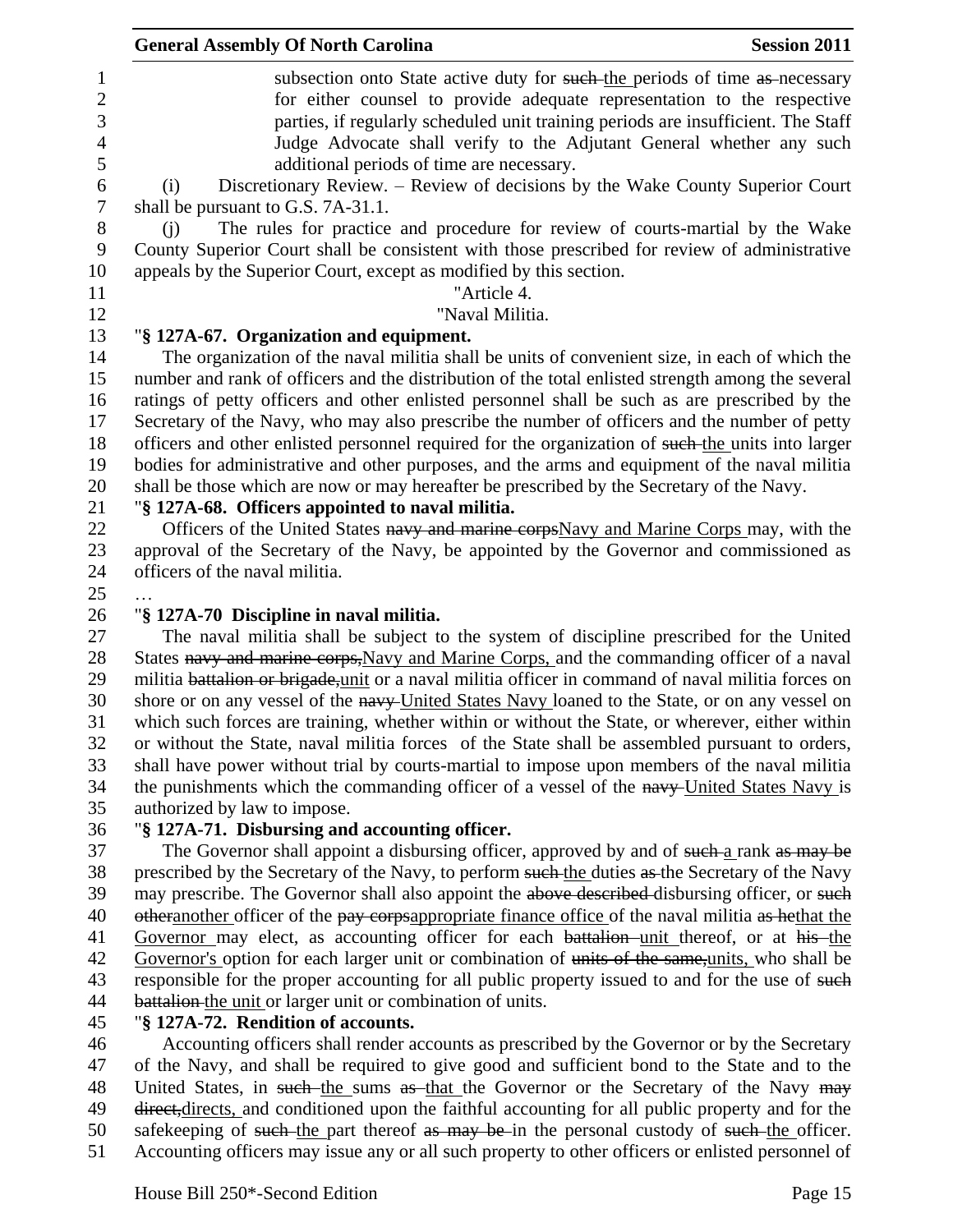1 the naval militia under such rules and regulations as may be prescribed. applicable rules and regulations. … "**§ 127A-74. Courts-martial for naval militia.** Courts-martial for the naval militia, not in the service of the United States, shall be organized, have the same powers, functions and authorities, and follow the same procedures as courts-martial for the North Carolina National Guard as set forth in G.S. 127A-47 through 127A-61.127A-62. "Article 5. "State Defense Militia. "**§ 127A-80. Authority to organize and maintain State defense militia of North Carolina.North Carolina State Defense Militia.** (a) The Governor is authorized to organize such any part of the unorganized militia as a State force for discipline and training, into companies, battalions, regiments, brigades or similar 15 organizations, as may be deemed necessary for the defense of the State; to maintain, uniform 16 and equip such this military force within the appropriations available; to exercise discipline in the same manner as is now or may hereafter be provided by the laws of the State for the North 18 Carolina National Guard. Such The military force shall be subject to the call or the order of the Governor to execute the law and secure the safety of persons and property, suppress riots or insurrections, repel invasions or provide disaster relief, as may now or hereafter be provided by law for the North Carolina National Guard or for the State militia. 22 (b) Such The military force shall be designated as the "North Carolina State Defense Militia" and shall be composed of personnel of the unorganized militia as may volunteer for service therein or be drafted as provided by law. To be eligible for service in an enlisted status, a person must be at least 17 years of age. To be eligible for service as an officer, a person must be at least 18 years of age. The force and its personnel shall be additional to and distinct from the North Carolina National Guard organized under existing law. A person may not become a member of the defense militia established under this section, if a member of a reserve component of the armed forces.Armed Forces of the United States. (c) The Governor is hereby authorized: to prescribe rules and regulations governing the appointment of officers, the enlistment of other personnel, the organization, administration, 32 equipment, discipline and discharge of the personnel of such the military force; to requisition 33 from the Secretary of Defense such arms and equipment as may bethat are in possession of and can be spared by the Department of Defense; and to furnish the facilities of available armories, equipment, State premises and property, for the purpose of drill and instruction. (d) Such The force shall not be called, ordered, or in any manner drafted, as such, into the military service of the United States, but no person shall by reason of membership therein, be exempt from military service under any federal law. (e) The Governor is hereby authorized to transfer to the benefit of the State defense 40 militia any available and unexpended funds which he shall find the Governor finds necessary for its use from any appropriations to the North Carolina National Guard by the General Assembly, and for the same purpose to allot moneys monies from the Contingency and Emergency Fund with the concurrence of the Council of State. Upon disbandment of the State 44 defense militia any moneys monies or balance to the credit of any unit of this organization shall be paid into the State treasury for the benefit of the North Carolina National Guard, and all property, clothing, and equipment belonging to the State shall be transferred to the account of the North Carolina National Guard for disposition in accordance with the best interests of the State and as deemed advisable by the Governor. Upon disbandment of any unit of the State

defense militia prior to the disbandment of the entire organization, the Governor is authorized

to direct the transfer of any State property or balance of funds of the disbanded unit to any other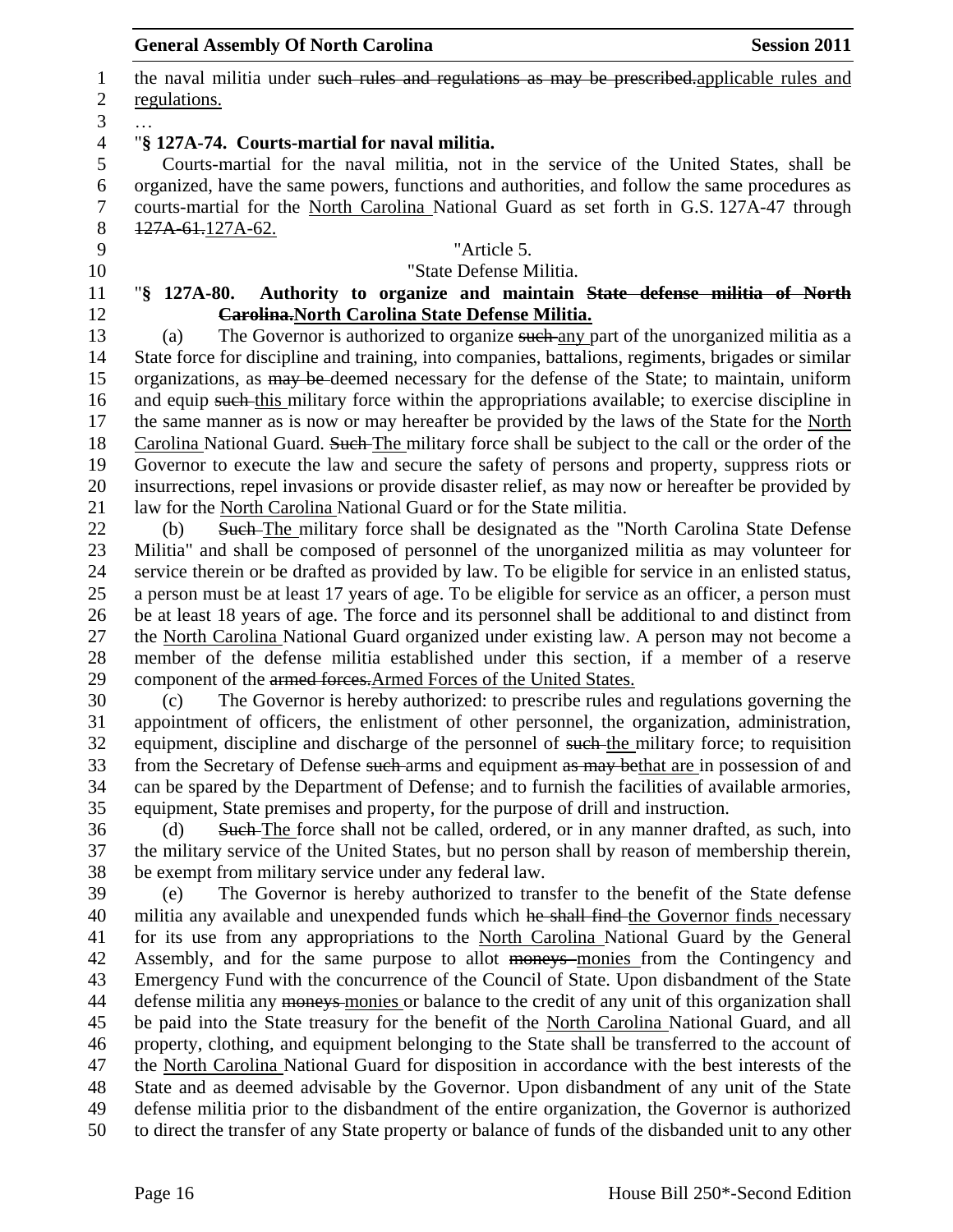unit, including any new unit or units organized to fill vacancies, or otherwise, as the Governor may direct. (f) The North Carolina State defense militia shall be subject to the military laws of the State not inconsistent with or contrary to the provisions contained in this Article with the following exceptions: The provisions of G.S. 127A-117, 127A-118, and 127A-139 as amended, shall not be applicable to the personnel and units of the State defense militia. (g) There shall be allowed annually to each unit or company of the State defense militia such the funds as may be necessary to be applied to the payment offor armory rent, heat, light, stationery, printing, and other expenses. (h) All payments are to be made by the Secretary of the Department of Crime Control and Public Safety in accordance with State laws in semiannual installments on the first day of July and the first day of January of each year, but no payment shall be made unless all

 assemblies and duties required by law are duly performed by all organizations named. (i) The commander of each organization participating in the appropriation herein named shall render an itemized statement of all funds received from any source whatsoever for 17 the support of the organization in such the manner and on such the forms as may be prescribed 18 by the Secretary of the Department of Crime Control and Public Safety. Failure on the part of any commander to submit promptly when due the financial statement of the organization will be sufficient cause to withhold all appropriations for the organization.

"**§ 127A-81. State defense militia cadre.**

 (a) The Governor is authorized: to organize and regulate part of the unorganized militia 23 as a State defense militia cadre in units or commands which he the Governor may deem necessary to provide a cadre for an active State defense militia; to prescribe regulations for the maintenance of the property and equipment of the cadre, for the exercise of its discipline, and for its training and duties.

 (b) The cadre shall be designated the "North Carolina State Defense Militia Cadre" and shall be composed of a force of officers and enlisted personnel raised by appointment of the 29 Governor, or otherwise, as may be provided by law. The Secretary of the Department of Crime Control and Public Safety may reimburse cadre members for expenses actually incurred, not to exceed the amount appropriated and authorized for such purposesthe purpose by the General Assembly.

 (c) The Governor's authority hereunder under this Article shall not be subject to regulations prescribed by the Secretary of Defense. Age and membership requirements for the State defense militia generally, as set forth in G.S. 127A-80G.S. 127A-80, shall apply. The training of the cadre need not be in accordance with training regulations issued by the Department of Defense. The provisions of G.S. 127A-80(c), (d), (g), (h) and (i) shall also apply to cadres.

 (d) The total authorized strength of the cadre, its authorized officer and enlisted strength, the composition of each of its units or commands, and the allocation of cadre units or commands among the counties, cities, and towns of the State, shall be as prescribed by the Governor in suitable regulations enforced through the Adjutant General, or as otherwise provided by law.

 (e) The duties of the State defense militia cadre shall be as ordered and directed by the Governor from time to time, or in regulations, and may include authority to take charge of armories and other military installations and real properties used by the North Carolina 47 National Guard, together with such any other property as that the regulations may provide, 48 when and if the North Carolina National Guard, or any part thereof,  $\frac{m}{m}$  beis inducted into the 49 service of the United States, or, for any extended period of time,  $\frac{m}{m}$  beis absent on any duty from its home station. In addition, the cadre shall have duties appropriate to the organization,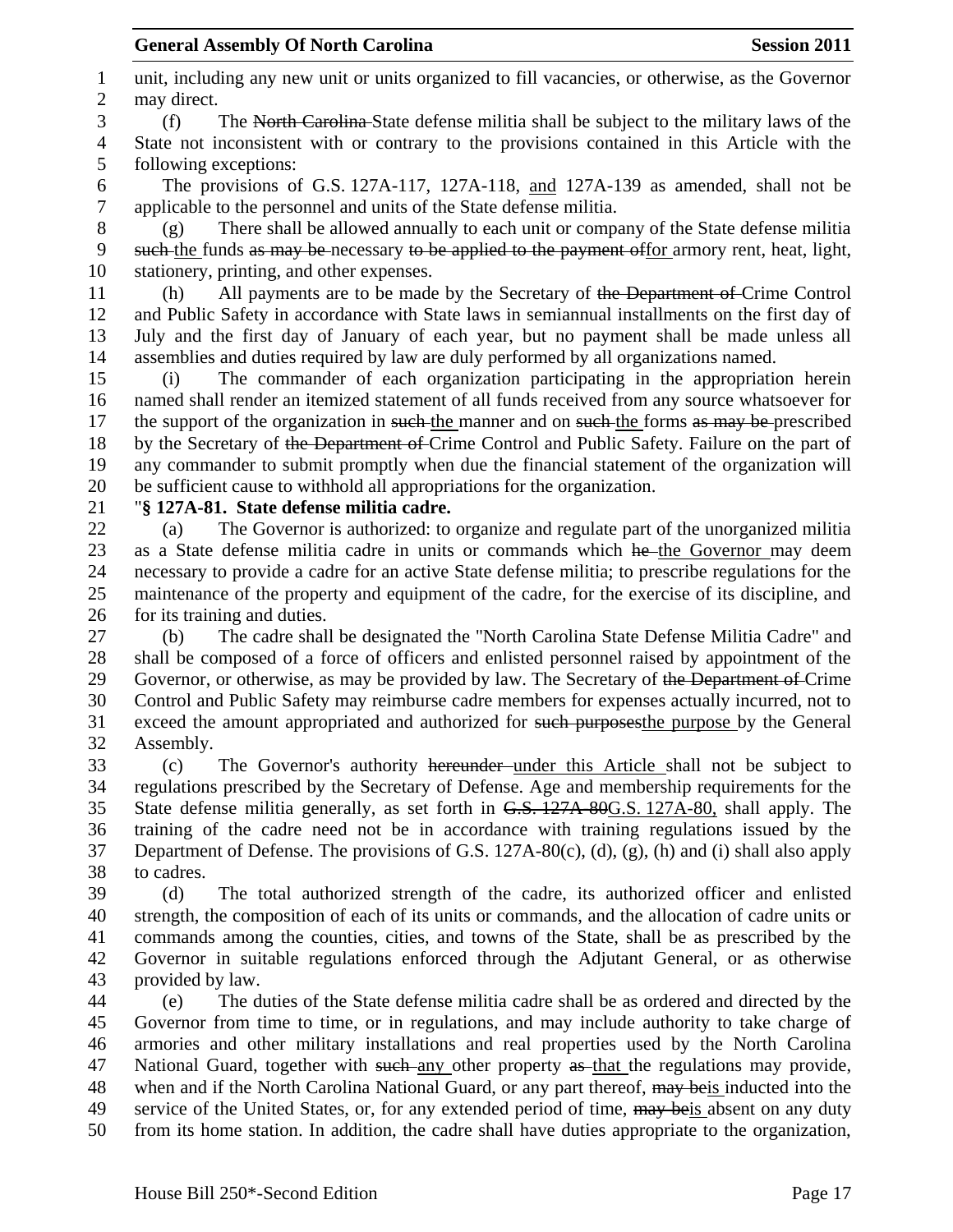| $\mathbf{1}$<br>$\mathbf{2}$ | maintenance, and training of a military cadre to act as a nucleus for the organization of an<br>active State defense militia whenever the necessity may arise. |
|------------------------------|----------------------------------------------------------------------------------------------------------------------------------------------------------------|
| 3                            | "Article 6.                                                                                                                                                    |
| $\overline{4}$               | "Unorganized Militia.                                                                                                                                          |
| 5                            | "§ 127A-87. Unorganized militia ordered out for service.                                                                                                       |
| 6                            | The commander in chief may at any time, in order to execute the law, secure the safety of                                                                      |
| $\tau$                       | persons and property, suppress riots or insurrections, repel invasions or provide disaster relief,                                                             |
| $8\phantom{1}$               | in addition to the North Carolina National Guard, the State defense militia and the naval militia,                                                             |
| 9                            | order out the whole or any part of the unorganized militia. When the militia of this State or a                                                                |
| 10                           | part thereof is called forth under the Constitution and laws of the United States, the Governor                                                                |
| 11                           | shall first order out for service the North Carolina National Guard, the State defense militia or                                                              |
| 12                           | naval militia, or such any part thereof as that may be necessary, and if the number available be                                                               |
| 13                           | is insufficient, he the Governor shall then order out such a any part of the unorganized militia as                                                            |
| 14                           | hethat the Governor may deem necessary. During the absence or organizations of the North                                                                       |
| 15                           | Carolina National Guard or naval militia in the service of the United States, their state                                                                      |
| 16                           | designations shall not be given to new organizations.                                                                                                          |
| 17                           | "§ 127A-88. Manner of ordering out unorganized militia.                                                                                                        |
| 18                           | The Governor shall, when ordering out the unorganized militia, designate the number. He                                                                        |
| 19                           | The Governor may order them out either by calling for volunteers or by draft. He The Governor                                                                  |
| 20                           | may attach them to the several organizations of the North Carolina National Guard, the State                                                                   |
| 21                           | defense militia or naval militia, as may be best for the service.                                                                                              |
| 22                           | "§ 127A-89. Draft of unorganized militia.                                                                                                                      |
| 23                           | If the unorganized militia is ordered out by draft, the Governor shall designate the persons                                                                   |
| 24                           | in each county to make the draft, and prescribe rules and regulations for conducting the same-it.                                                              |
| 25                           | "§ 127A-90. Punishment for failure to appear.<br>Every member of the militia ordered out for duty, or who shall volunteer or be drafted, who                   |
| 26<br>27                     | does not appear at the time and place ordered, shall be liable to such-punishment as a                                                                         |
| 28                           | court martial may determine determined by a court-martial.                                                                                                     |
| 29                           | "§ 127A-91. Promotion of marksmanship.                                                                                                                         |
| 30                           | The Adjutant General is authorized to detail a commissioned officer of the North Carolina                                                                      |
| 31                           | National Guard or member of the State defense militia to promote rifle marksmanship among                                                                      |
| 32                           | the State defense militia and the unorganized militia of the State. Such The officer or member                                                                 |
| 33                           | so detailed shall serve without pay and it shall be his duty the duty of the officer or member to                                                              |
| 34                           | organize and supervise rifle clubs in schools, colleges, universities, clubs and other groups,                                                                 |
| 35                           | under such-rules and regulations as prescribed by the Adjutant General shall prescribe and in                                                                  |
| 36                           | such a manner to that will make them, when duly organized, acceptable for membership in the                                                                    |
| 37                           | National Rifle Association. Provided, that such these duties and efforts shall in nowise interfere                                                             |
| 38                           | or conflict with clubs of schools or units operating in R.O.T.C.Reserve Officers' Training Corps                                                               |
| 39                           | or similar schools under the supervision of armed forces instructors-instructors of the Armed                                                                  |
| 40                           | Forces of the United States.                                                                                                                                   |
| 41                           | "Article 7.                                                                                                                                                    |
| 42                           | "Regulations as to Active Service.                                                                                                                             |
| 43<br>44                     | "§ 127A-97. National Guard and naval militia first ordered out.<br>In all cases the North Carolina National Guard and naval militia as provided for in this    |
| 45                           | Chapter shall be first ordered into service.                                                                                                                   |
| 46                           | "§ 127A-98. Regulations enforced on active State service.                                                                                                      |
| 47                           | Whenever any portion of the militia shall beis called into active State service to execute the                                                                 |
| 48                           | law, secure the safety of persons and property, suppress riots or insurrections, repel invasions                                                               |
| 49                           | or provide disaster relief, the provisions of the Uniform Code of Military Justice of the United                                                               |
| 50                           | States, governing the armed forces Armed Forces of the United States, and the regulations                                                                      |
| 51                           | prescribed for the armed forces Armed Forces of the United States, and the regulations issued                                                                  |
|                              |                                                                                                                                                                |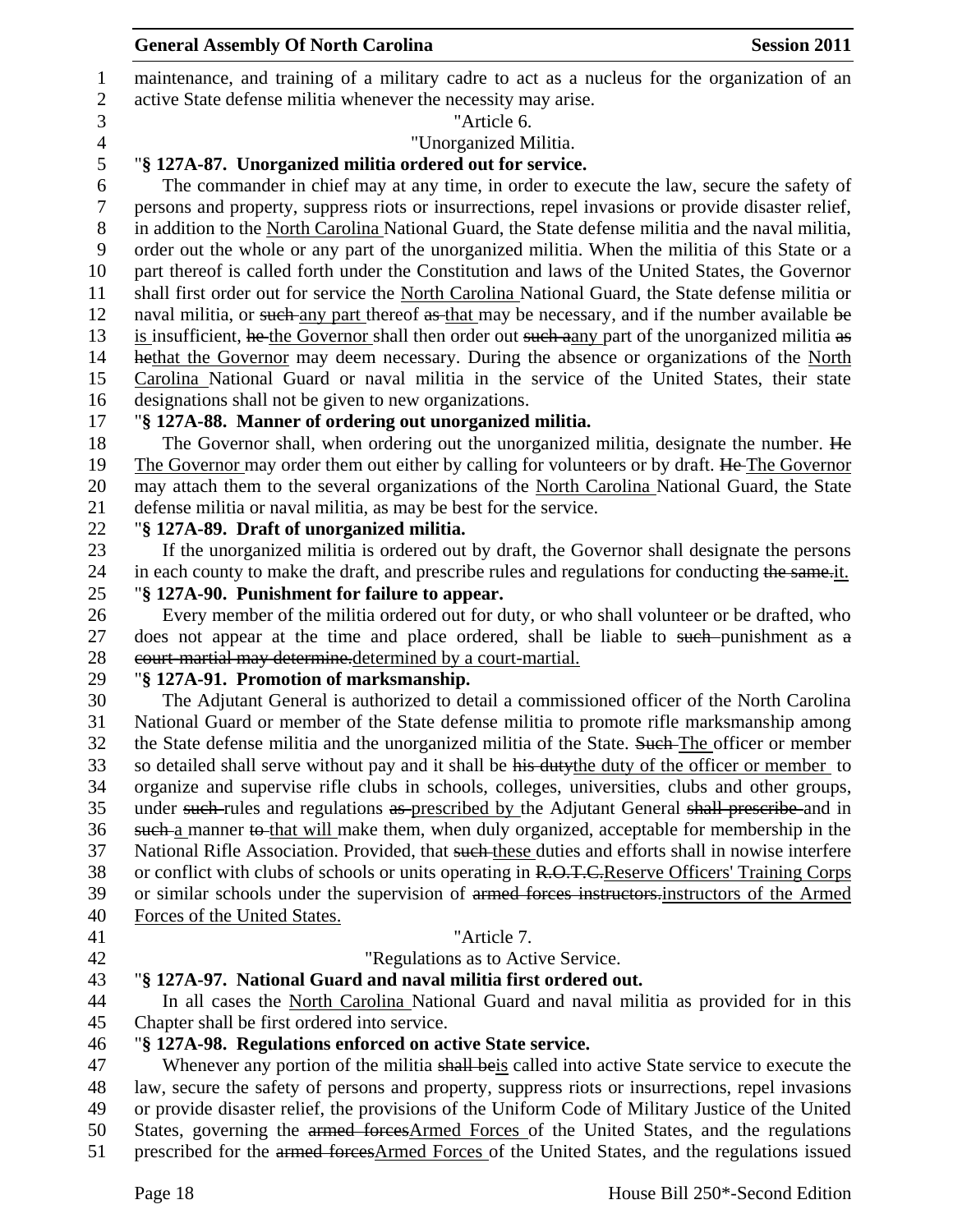1 thereunder, shall be enforced and regarded as part of this Chapter until said forces shall bethis 2 portion of the militia is relieved from such the duty. As to offenses committed when such the provisions of the Uniform Code of Military Justice of the United States are so enforced, courts-martial shall possess, in addition to the jurisdiction and power of sentence and punishment herein vested in them, all additional jurisdiction and power of sentence and 6 punishment exercisable by like courts under such the provisions of the Uniform Code of Military Justice of the United States or regulations or laws governing the United States armed 8 forcesArmed Forces of the United States or the customs and usages thereof; but no punishment under such the Code which shall extendthat extends to the taking of life shall in any case be inflicted except in case of war, invasion, or insurrection, declared by a proclamation of the 11 Governor to exist and then only after approval by the Governor of the sentence inflicting such that punishment. Imprisonment other than in guardhouse shall be executed in county jails or other prisons designated by the Governor for that purpose.

#### "**§ 127A-99. Regulations governing unorganized militia.**

 Whenever any part of the unorganized militia is ordered out, it shall be governed by the same rules and regulations and be subject to the same penalties as the North Carolina National Guard or naval militia.

#### 18 The Terms of the Matrice 8.

#### 19 The Pay of Militia.

…

#### "**§ 127A-106. Paid by the State.**

22 When the militia or any portion thereof shall beis ordered by the Governor into State service, the pay (including payment for any leave earned as a result of more than 30 days of continuous service), subsistence, transportation and other necessary expenses incident thereto shall be paid by the State Treasurer, upon the approval of the Governor.

#### "**§ 127A-107. Rate of pay for other service.**

 The Governor may, whenever the public service requires it, order upon special or regular duty any officer or enlisted member of the North Carolina National Guard or naval militia, and 29 the expenses and compensation therefor of such the officer and or enlisted member shall be paid out of the appropriations made to the Department of Crime Control and Public Safety. 31 Such officers and enlisted members The officers or enlisted members shall receive the same rate of pay as officers and enlisted members of the same grade and like service of the regular service,Armed Forces of the United States, provided that no such officer or enlisted member shall receive less than 18 times the minimum hourly wage per day as provided for in G.S. 95-25.3(a). Officers and enlisted members when on duty in connection with examining boards, efficiency boards, advisory boards, courts of inquiry or similar duty shall be allowed per diem and subsistence prescribed for lawful State boards and commissions generally for such duty. Officers and enlisted members serving on general or special courts-martial shall receive the base pay of their rank. No staff officer or enlisted member who receives a salary from the State as such shall be entitled to any additional compensation other than actual and necessary expenses incurred while traveling upon orders issued by the proper authority.

## "**§ 127A-108. Pay and care of soldiers, airmen and sailors disabled in service.**

 A member of the North Carolina National Guard, the State defense militia, or the naval 44 militia who without fault or negligence on his the member's part is disabled through illness, injury, or disease contracted or incurred while on duty or by reason of duty in the service of the 46 State or while reasonably proceeding to or returning from such-duty shall receive the actual necessary expenses for care and medicine and medical attention at the expense of the State and 48 if such shall the disability temporarily incapacitate him for incapacitates the member from 49 pursuing his the member's usual business or occupation he the member shall receive during 50 such his or her incapacity the pay and allowances as that are provided for the same grade and 51 rating in like circumstances in the active armed forcesArmed Forces of the United States. If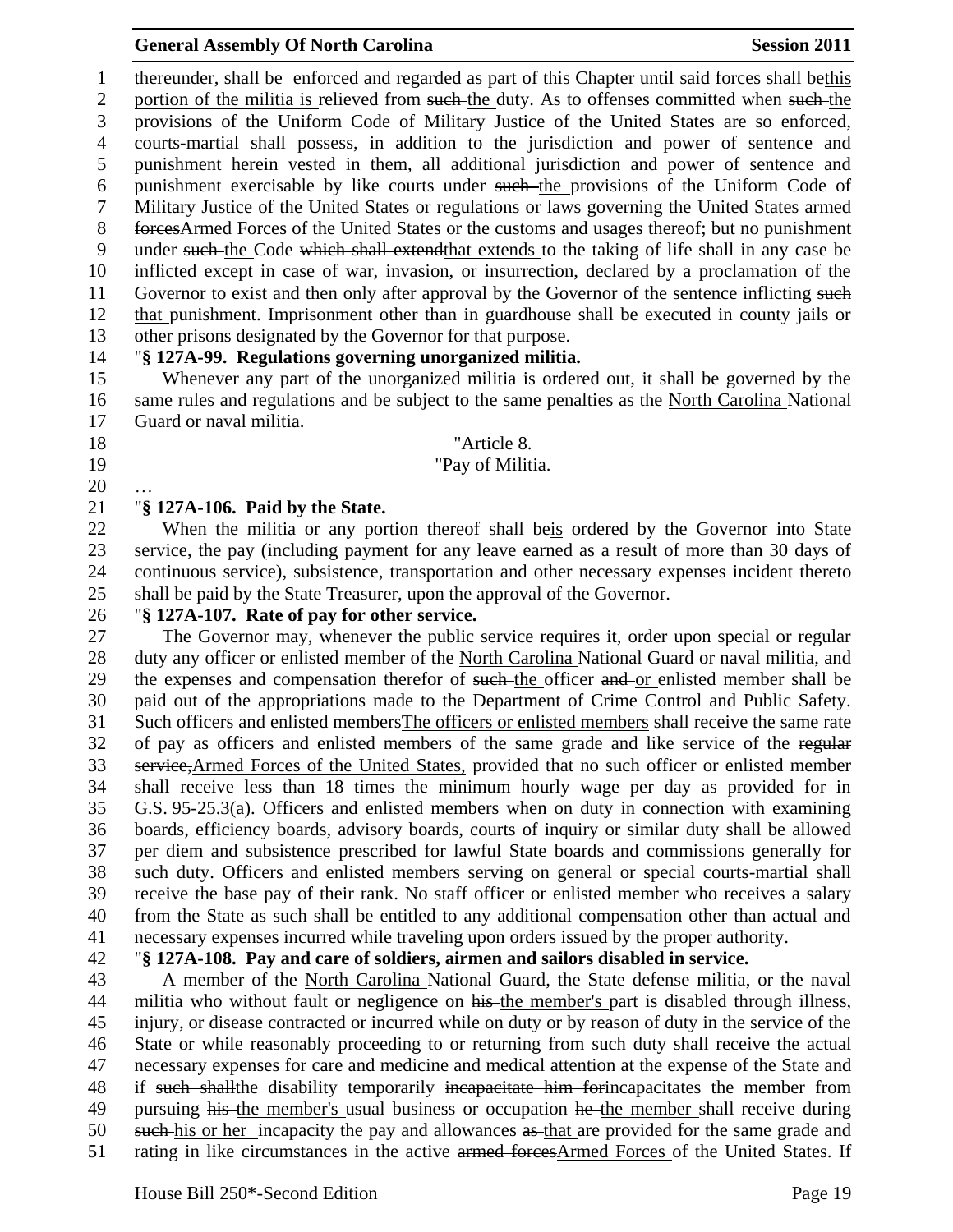1 such the member is permanently disabled, he the member shall receive the pensions and 2 rewards benefits that persons under similar circumstances in the military serviceArmed Forces 3 of the United States receive from the United States. In case any such a member shall diedies as a 4 result of such an injury, illness or disease within one year after it has been incurred or 5 contracted, the surviving spouse, minor children, or dependent parents of the member shall 6 receive such the pension and rewards benefits as persons under similar circumstances receive 7 from the United States.

8 The cost incurred by reason of this section shall be paid out of the Contingency and 9 Emergency Fund, or suchanother other fund as may be designated by law.

10 The Adjutant General, with the approval of the Governor, shall make and publish such 11 regulations pursuant to this section as may be that are necessary for its implementation. Before 12 the name of any person is placed on the disability or pension rolls of the State under this 13 section, proof shall be made in accordance with such these regulations that the applicant is 14 entitled to such the care, pension, or reward-benefit.

15 Nothing herein in this section shall in any way limit or condition any other payment to such 16 a member as by law may be allowed: Provided, however, that the law allows, except that any 17 payments made under the provisions of Chapter 97 of the General Statutes or under federal 18 statutes as now or hereafter amended shall be deducted from the payments made under this 19 section.

20 …

#### 21 "**§ 127A-110. Proceedings against third party injuring or killing guard organized militia**  22 **personnel.**

 (a) The right of a member of the North Carolina National Guard, the State defense militia, or the naval militia to compensation and other benefits under G.S. 127A-108 shall not be affected by the fact that the injury or death was caused under circumstances creating a 26 liability in some person other than the State-State, or "third party," to pay damages therefor, 27 such person hereinafter being referred to as the "third party." therefor. The respective rights and interests of the guard member under this Article, and the State, if any, in respect of the 29 common-law cause of action against such a third party and the damages recovered shall be as set forth in this section.

31 (b) The guard-member or personal representative if guard-the member be dead, shall 32 have the exclusive right to proceed to enforce the liability of the third party by appropriate 33 proceedings if such the proceedings are instituted not later than 12 months after the date of 34 injury or death, whichever is later. During said-this 12-month period, and at any time thereafter 35 if summons is issued against the third party during said-the 12-month period, the guard-member 36 or personal representative shall have the right to settle with the third party and to give a valid 37 and complete release of all claims to the third party by reason of such-the injury or death, 38 subject to the provisions of (h) below.subsection (h) of this section.

39 (c) If settlement is not made and summons is not issued within said the 12-month 40 period, period described in subsection (b) of this section, then all rights of the guard member, or 41 personal representative if guard-the member be dead, against the third party shall pass by 42 operation of the period fixed by the statute of limitations applicable to such-these rights and if 43 the State shall not have has not settled with or instituted proceedings against the third party 44 within such this time, then all such rights shall revert to the guard-member or personal 45 representative 60 days before the expiration of the applicable statute of limitations.

46 (d) The person in whom the right to bring such a proceeding or make settlement is vested shall, during the continuation thereof, also have the exclusive right to make settlement with the third party and the release of the person having the right shall fully acquit and discharge the third party except as provided by (h) below.subsection (h) of this section. A proceeding so instituted by the person having the right shall be brought in the name of the 51 guard member or personal representative and the State shall not be a necessary or proper party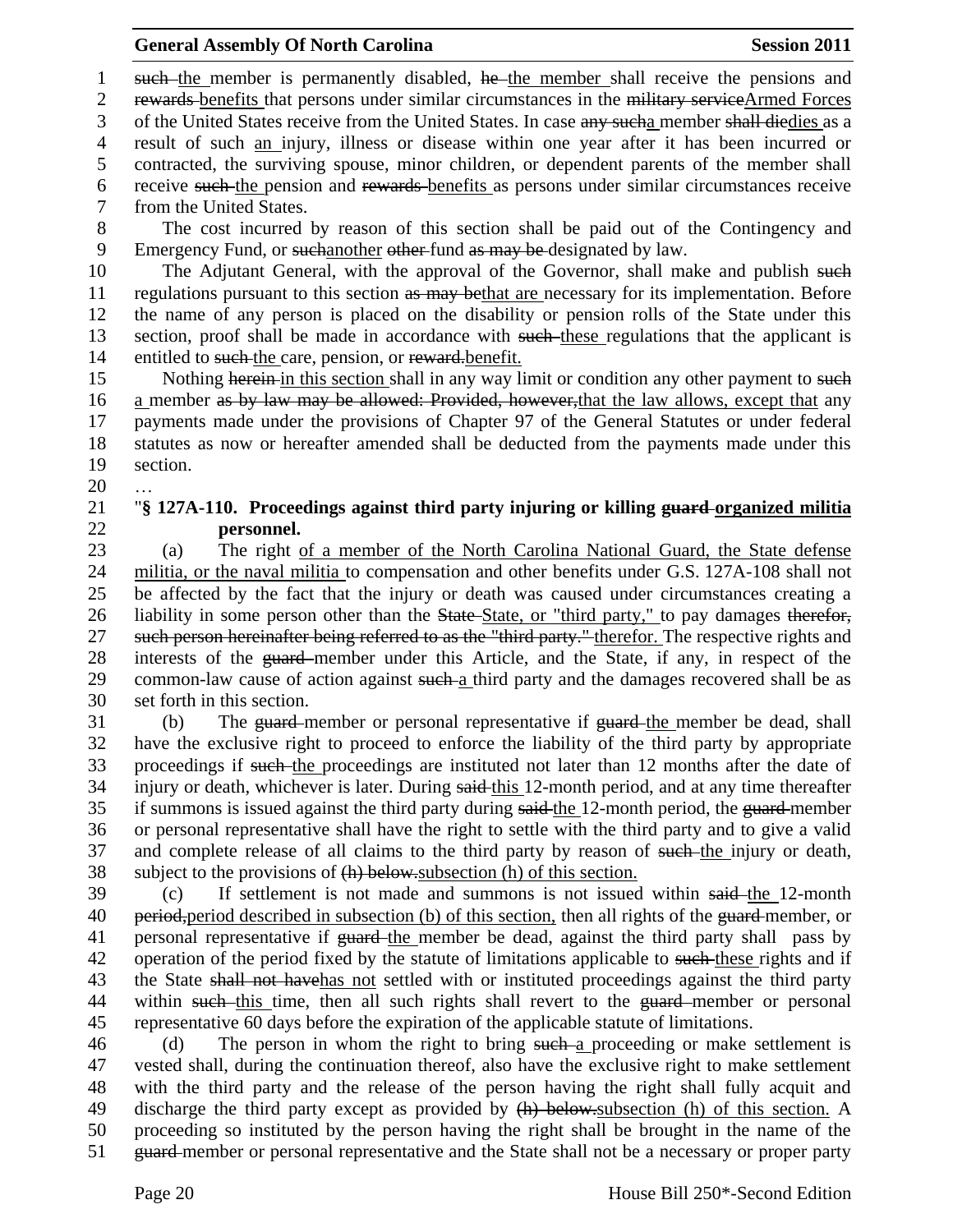1 thereto. If the guard member or personal representative should refuserefuses to cooperate with the State by being the party plaintiff, then the action shall be brought in the name of the State and the guard member or personal representative shall be made a party plaintiff or party defendant by order of court.

 (e) The amount of compensation and other benefits paid or payable on account of such the injury or death shall not be admissible in evidence in any proceeding against the third party. If the third party defending such the proceeding, by answer duly served on the State, sufficiently alleges that actionable negligence of the State joined and concurred with the negligence of the third party in producing the injury or death, then an issue shall be submitted to the jury in such the case as to whether actionable negligence of the State joined and concurred with the negligence of the third party in producing the injury or death. The State shall have the right to appear, to be represented, to introduce evidence, to cross-examine adverse witnesses, and to argue to the jury as to this issue as fully as though it were a party 14 although not named or joined as a party to the proceeding. Such issue The issue as to the State's 15 negligence shall be the last of the issues submitted to the jury. If the verdict shall beis that actionable negligence of the State did join and concur with that of the third party in producing the injury or death, then the court shall reduce the damages awarded by the jury against the third party by the amount which the State would otherwise be entitled to receive therefrom by way of subrogation hereunder and the entire amount recovered, after such reduction, shall 20 belong to the guard-member or personal representative free of any claim by the State and the third party shall have no further right by way of contribution or otherwise against the State, except any right which may exist by reason of an express contract of indemnity between the 23 State and the third party, which was entered into prior to the injury to the guard-member.

 (f) (1) Any amount obtained by any person by settlement with, judgment against, or 25 otherwise from the third party by reason of such the injury or death shall be disbursed by order of the court for the following purposes and in the 27 following order of priority:

- a. First to the payment of actual court costs taxed by judgment.
- b. Second to the payment of the fee of the attorney representing the 30 **person making settlement or obtaining judgment, and <del>such this</del> fee**  shall not exceed one third of the amount obtained or recovered of the third party.
- c. Third to the reimbursement of the State for all benefits by way of compensation or medical treatment expense paid or to be paid by the State pursuant to G.S. 127A-108.
- 36 d. Fourth to the payment of any amount remaining to the guard-member or personal representative.
- 38 (2) The attorney fee paid under  $(f)(1)$ subdivision (1) of this section shall be paid 39 by the guard-member and the State in direct proportion to the amount each 40 shall receive under  $(f)(1)e$  and  $(f)(1)d$  hereofsub-subdivisions (1)c. and d. of 41 this subsection and shall be deducted from such the payments when distribution is made.

 (g) In any proceeding against or settlement with the third party, every party to the claim 44 for compensation shall have a lien to the extent of the party's interest under  $(f)$  hereofsubsection 45 (f) of this section upon any payment made by the third party by reason of such the injury or death, whether paid in settlement, in satisfaction of judgment, as consideration for covenant not 47 to sue, or otherwise and such-the lien may be enforced against any person receiving such-the funds. Neither the guard member or personal representative nor the State shall make any settlement with or accept any payment from the third party without the written consent of the other and no release to or agreement with the third party shall be valid or enforceable for any 51 purpose unless both State and guard-member or personal representative join therein; provided,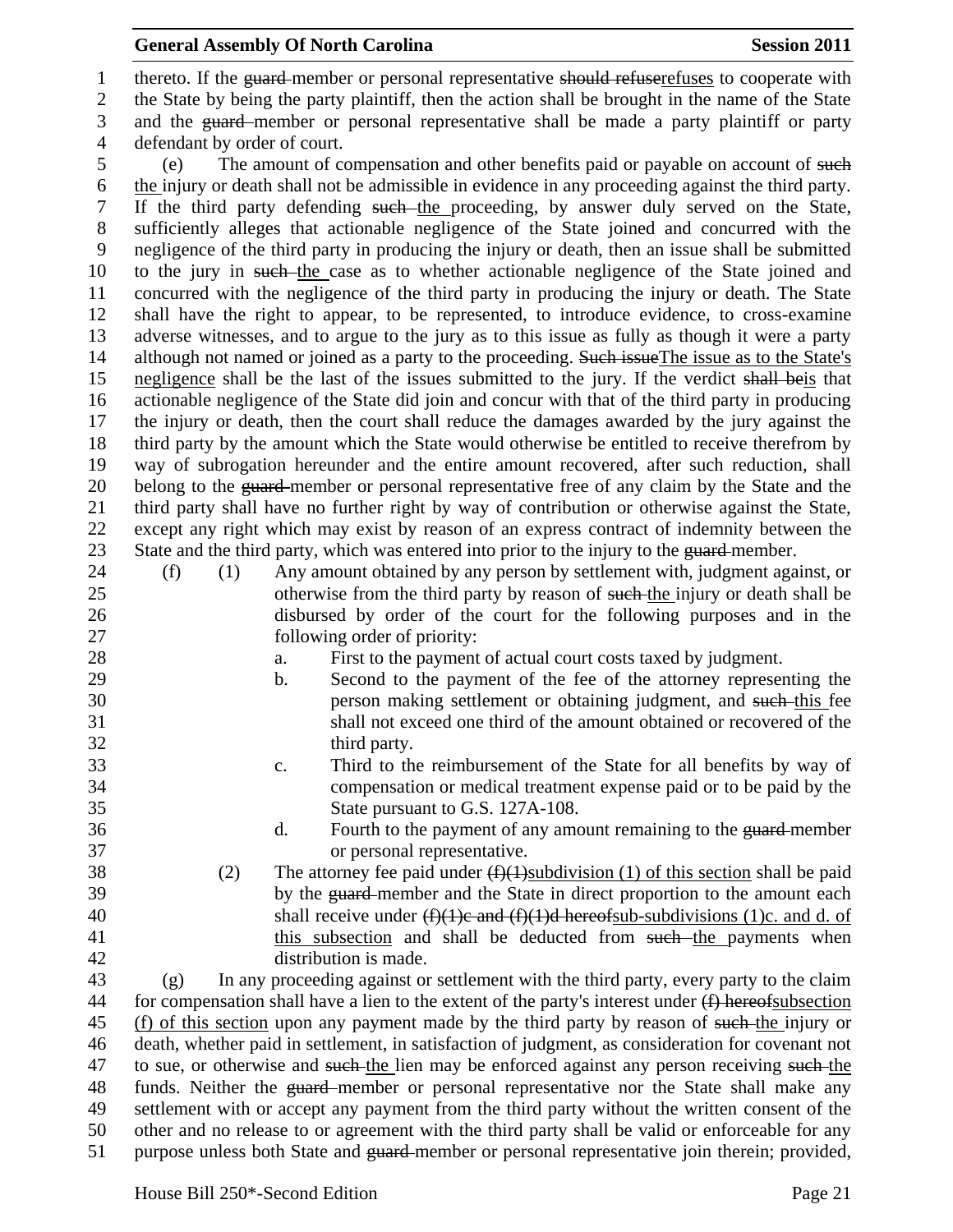|                                | <b>Session 2011</b><br><b>General Assembly Of North Carolina</b>                                                                                                                                      |
|--------------------------------|-------------------------------------------------------------------------------------------------------------------------------------------------------------------------------------------------------|
| $\mathbf{1}$<br>$\overline{2}$ | that this sentence shall not apply if the State is made whole for all benefits paid or to be paid by<br>him-the member or personal representative under this Chapter less attorney's fees as provided |
| 3<br>$\overline{4}$            | by $(f)(1)$ and $(2)$ hereofsubsection (f) of this section and the release to or agreement with the<br>third party is executed by the guard-member. The Attorney General shall have the right on      |
| 5                              | behalf of the State to reduce by compromise its claim.                                                                                                                                                |
| 6<br>$\boldsymbol{7}$          | Institution of proceedings against or settlement with the third party, or acceptance of<br>(h)<br>benefits under this Chapter, shall not in any way or manner affect any other remedy which any       |
| $8\phantom{1}$<br>9            | party to the claim for compensation may have except as otherwise specifically provided in this<br>Chapter, and the exercise of one remedy shall not in any way or manner be held to constitute an     |
| 10<br>11                       | election of remedies so as to bar the other.<br>.                                                                                                                                                     |
| 12                             | "Article 9.                                                                                                                                                                                           |
| 13                             | "Privilege of Organized State Militia and Reserve Components of the Armed Forces of the                                                                                                               |
| 14<br>15                       | United States-Armed Forces.                                                                                                                                                                           |
| 16                             | "§ 127A-117. Contributing members.                                                                                                                                                                    |
| 17                             | Each organization of the North Carolina National Guard and naval militia may, besides its                                                                                                             |
| 18                             | regular and active members, enroll contributing members on payment in advance by each                                                                                                                 |
| 19                             | person desiring to become such a contributing member of not less than ten dollars (\$10.00) per                                                                                                       |
| 20                             | annum, which money shall be paid into the unit fund. Each contributing member shall be                                                                                                                |
| 21                             | entitled to receive from the commanding officer thereof a certificate of membership.                                                                                                                  |
| 22                             | "§ 127A-118. Organizations may own property; actions.                                                                                                                                                 |
| 23                             | Organizations of the North Carolina National Guard and naval militia shall have the right to                                                                                                          |
| 24<br>25                       | own and keep real and personal property, which shall belong to the organization; and the<br>commanding officer of any organization may recover for its use debts or effects belonging to it,          |
| 26                             | or damages for injury to such property, the property. An action for such-recovery to of debts,                                                                                                        |
| 27                             | effects, or damages must be brought in the name of the commanding officer thereof of the                                                                                                              |
| 28                             | organization before any court of justice within the State having jurisdiction; and no suit or                                                                                                         |
| 29                             | complaint pending in his or her name shall be abated by his or her ceasing to be commanding                                                                                                           |
| 30                             | officer of the organization; but upon motion of the commander succeeding him such or her the                                                                                                          |
| 31                             | new commander shall be admitted to prosecute the suit or complaint in like manner and with                                                                                                            |
| 32                             | like effect as if it had been originally commenced by him or her.                                                                                                                                     |
| 33                             | "§ 127A-119. When families of soldiers, airmen and sailors supported by county.                                                                                                                       |
| 34                             | When any citizen of the State is absent on duty as a member of the North Carolina National                                                                                                            |
| 35                             | Guard, State defense militia or naval militia, and his the member's family members are unable                                                                                                         |
| 36                             | to support themselves during his the member's absence, the board of commissioners of his the                                                                                                          |
| 37                             | member's county, on application, shall make a reasonable allowance towards their maintenance                                                                                                          |
| 38                             | such allowance as may be deemed reasonable.maintenance.                                                                                                                                               |
| 39                             | "Article 10.                                                                                                                                                                                          |
| 40                             | "Care of Military Property.                                                                                                                                                                           |
| 41                             | "§ 127A-125. Custody of military property.                                                                                                                                                            |
| 42                             | All public military property, except when used in the performance of military duty, shall be                                                                                                          |
| 43                             | kept in armories, or other properly designated places of deposit; and it shall be unlawful for any                                                                                                    |
| 44                             | person charged with the care and safety of said-public military property to allow the same it out                                                                                                     |
| 45                             | of his <u>or her</u> custody, except as above specified specified in this section.                                                                                                                    |
| 46                             | "§ 127A-126. Other suitable storage facilities.                                                                                                                                                       |
| 47                             | All public military property of every description which may not be distributed among the                                                                                                              |
| 48<br>49                       | units of the North Carolina National Guard or State defense militia according to law shall be<br>stored and kept at suitable storage facilities as determined by the Adjutant General.                |
| 50                             | "§ 127A-127. Property kept in good order.                                                                                                                                                             |
|                                |                                                                                                                                                                                                       |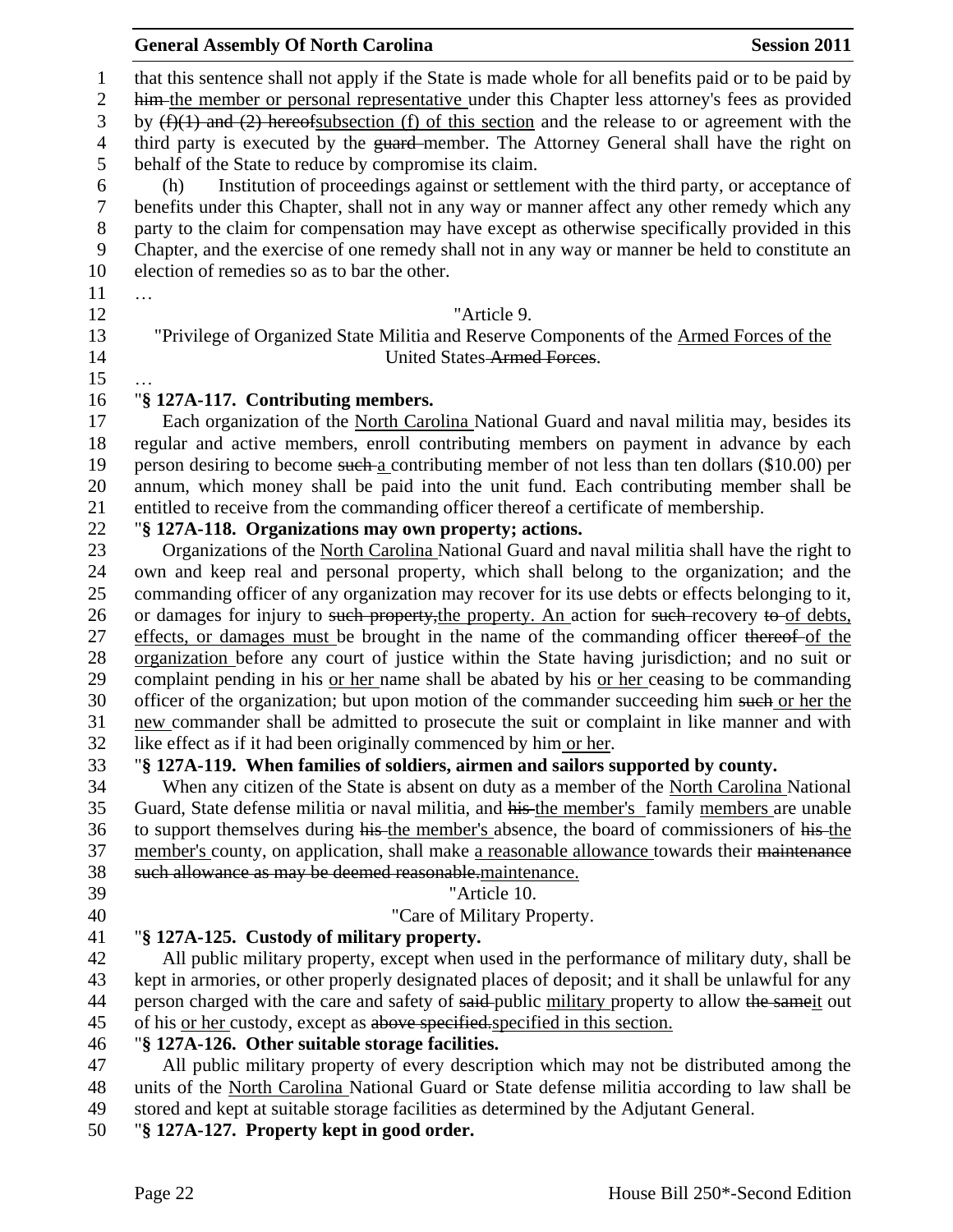Every officer and enlisted member belonging to any unit equipped with public military 2 property shall keep and preserve such the property in good order; and for neglect to do so may be punished as a court-martial may direct.

# "**§ 127A-128. Equipment and vehicles.**

 Equipment and vehicles issued by the Department of Defense to the North Carolina National Guard or State defense militia shall be used solely for military purposes, except in those specific cases where nonmilitary use is authorized by the Department of Defense and/oror 8 the Governor. Necessary expense in maintaining such equipment and vehicles, not provided for by the federal government government, shall be a proper charge against State funds 10 appropriated for the North Carolina National Guard: Provided, such the expense shall be specifically authorized by the Governor and certified by the Adjutant General.

# "**§ 127A-129. Transfer of property.**

 All officers accountable or responsible for public funds, property, or books, before being 14 relieved from the duty, shall turn them over the same according to the regulations prescribed by the Governor.

# "**§ 127A-130. Replacement of lost or damaged property.**

 Whenever any military property issued to the North Carolina National Guard or State defense militia of the State shall have been lost, damaged, or destroyed, and upon report of a disinterested surveying officer it shall appear that the loss, damage, or destruction of property was due to carelessness or neglect, or that its loss, damage or destruction could have been 21 avoided by exercise of able care, the money value of such the property shall be charged to the 22 responsible officer or enlisted member, and the pay of such the officers and enlisted members from both federal and State funds at any time accruing may be stopped and applied to the 24 payment of any such indebtedness until same it is discharged.

# "**§ 127A-131. Unlawful conversion or willful destruction of military property.**

 (a) If any person shall willfully or wantonly destroy or injure, willfully retain after 27 demand made or otherwise convert to his the person's own use any property of the State or of the United States issued for the purpose of arming or equipping the militia of the State or if any person shall purchase any property of the State or of the United States knowing it to be unlawfully obtained, he the person shall be guilty of a Class 1 misdemeanor.

 (b) Any person, firm or corporation receiving in pledge or buying from any other person, firm or corporation for the purpose of resale any goods, to include arms, ammunition, explosives, equipment, clothing, supplies and materials, which may reasonably be thought to be the property of the armed forcesArmed Forces of the United States and their reserve components or of the militia of the State of North Carolina, shall keep a register and shall enter therein a true and accurate record of each purchase, showing the name, social security number and address of the person from whom purchased, the name and address of the firm or corporation from whom purchased, together with the amount paid for each item or lot of small items, the date of purchase, the serial numbers of all items bearing serial numbers, and any other marks, brands or descriptions which will serve to identify the items purchased. The register shall be at all times open to the inspection of the public. Any person, firm or corporation failing to comply with this provision shall be guilty of a Class 1 misdemeanor; and any person, firm or corporation making a false entry in such register shall be guilty of a Class 1 misdemeanor.

- "Article 11.
- "Support of Militia.
- …

### "**§ 127A-137. Requisition for federal funds.**

49 The Governor shall make requisition upon the secretary of the appropriate service for such

- the State allotment from federal funds as may be appropriate for the support of the militia.
- "**§ 127A-138. Local appropriations; unit funds.**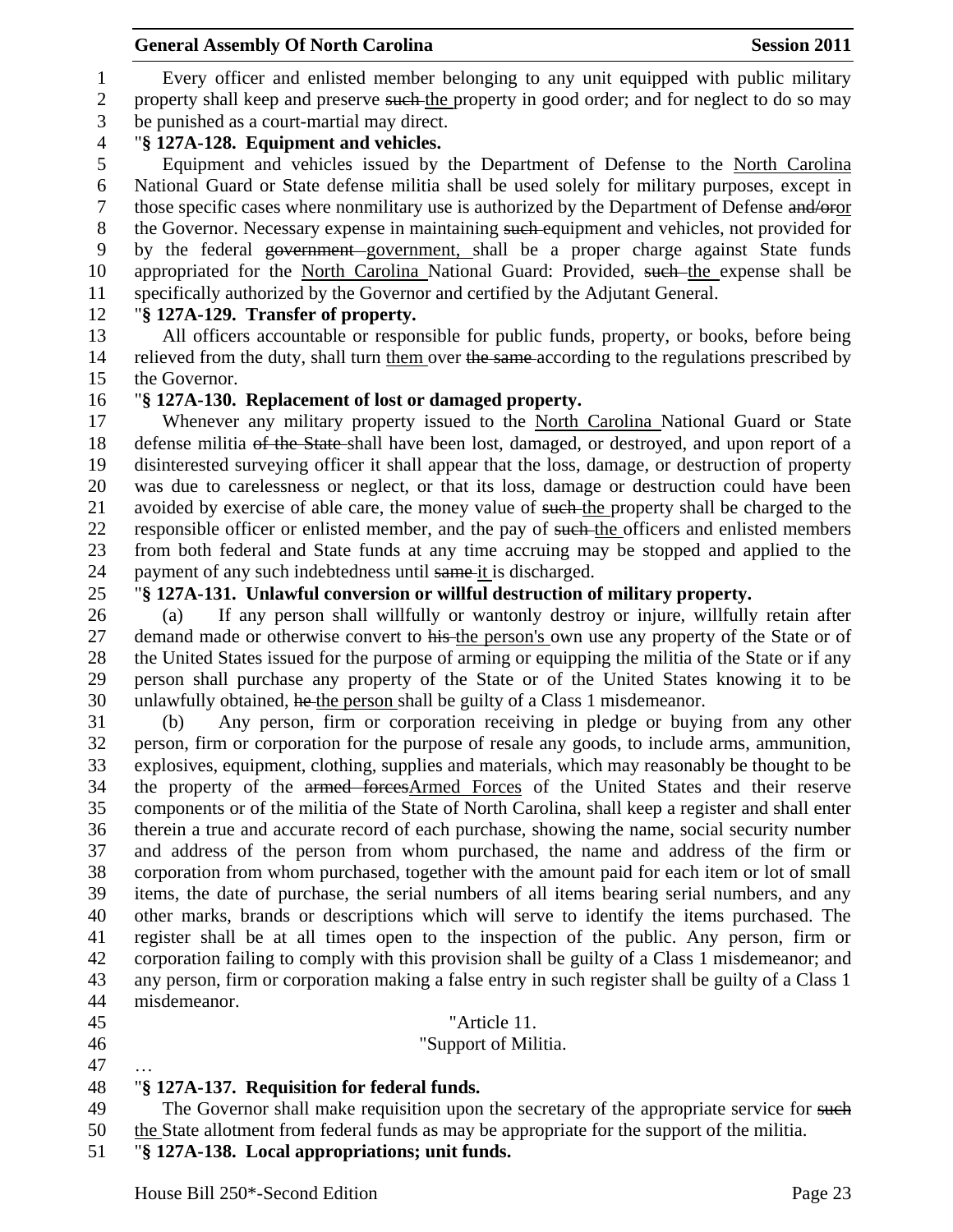(a) Every municipality and county within the State is hereby authorized and empowered 2 to appropriate for the benefit of any unit or units of the militia such the amounts of public funds from year to year as the governing body of such the municipality or county may deem wise, patriotic and expedient; and is further authorized, either alone or in connection with others, to provide heat, electricity, water, telephone service and other costs of operation and maintenance 6 of any armory. Such These appropriations may be funded by the levy of property taxes pursuant to G.S. 153A-149 and G.S. 160A-209 or by the allocation of other revenues whose use is not otherwise restricted by law.

 (b) Any funds donated to any unit or units of the militia by local governments, civic organizations or private sources, short-term rental of their armory buildings, or funds earned through vending machine commissions and items of similar nature shall remain at the unit or units to be expended in accordance with rules and regulations prescribed by the Secretary.

"**§ 127A-139. Allowances made to different organizations and personnel.**

 (a) There may be allowed each year to the following officers, under rules and regulations prescribed by the Secretary of Crime Control and Public Safety, as follows: to general officers, and commanders of divisions, corps, groups, brigades, regiments, separate battalions, squadrons or similar organizations, not to exceed two hundred and twenty-five dollars (\$225.00); to commanding officers of companies, batteries, troops, detachments and similar units not to exceed two hundred dollars (\$200.00); to executive officers, adjutants, plans and training officers, logistical officers and commissioned officers in comparable assignments in divisions, corps, groups, brigades, regiments, battalions, squadrons and similar organizations, not to exceed two hundred dollars (\$200.00). No officer shall be entitled to 23 receive any part of the amounts named herein in this subsection unless he the officer has 24 performed satisfactorily all duties required of him-the officer by law and regulations and has 25 pursued such any course of instruction as that may from time to time be required.

 (b) There may be allowed annually to the supply sergeant of each company, battery, troop, detachment, and similar organizations, a sum of money not to exceed one hundred dollars (\$100.00) for services satisfactorily performed.

 (c) There shall be allowed annually sufficient funds to be allocated by the Secretary of Crime Control and Public Safety among the federally recognized units of the North Carolina National Guard and their headquarters, NCNG State Pistol Team, NCNG State Rifle Team, 32 NCARNG Aviation Support Facility, and NCARNG Aviation Flight Activitya pistol team, a rifle team, aviation support facilities, and aviation flight activities for administrative and operating expenses, including heat, electricity, telephone, postage, office supplies and equipment, minor repairs and replacement of equipment, and such any other expenses and special items of equipment not otherwise provided as that may be authorized in accordance with North Carolina National Guard rules and regulations.

- 
- (d) Repealed by Session Laws 1979, c. 701, s. 2.

 (e) The commanding officers of all organizations participating in the appropriations herein made shall render an itemized statement of all funds received from any source whatever 41 for the support of their respective organizations in such the manner and on such the forms as 42 may be prescribed by the Secretary through the Adjutant General. Failure on the part of any 43 officer to submit promptly when due the financial statement of his-the officer's organization 44 will be sufficient cause to withhold all appropriations for such organizations the organization.

- 
- 

 "Article 12. "General Provisions.

# "**§ 127A-145. Reports of officers.**

 All officers of the North Carolina National Guard, the State defense militia, and the naval 49 militia shall make such returns and reports to the Governor, the Secretary of Defense, or to such 50 officers as they may designatedesignated by them, at such the times and in such the form as 51 may from time to time be prescribed.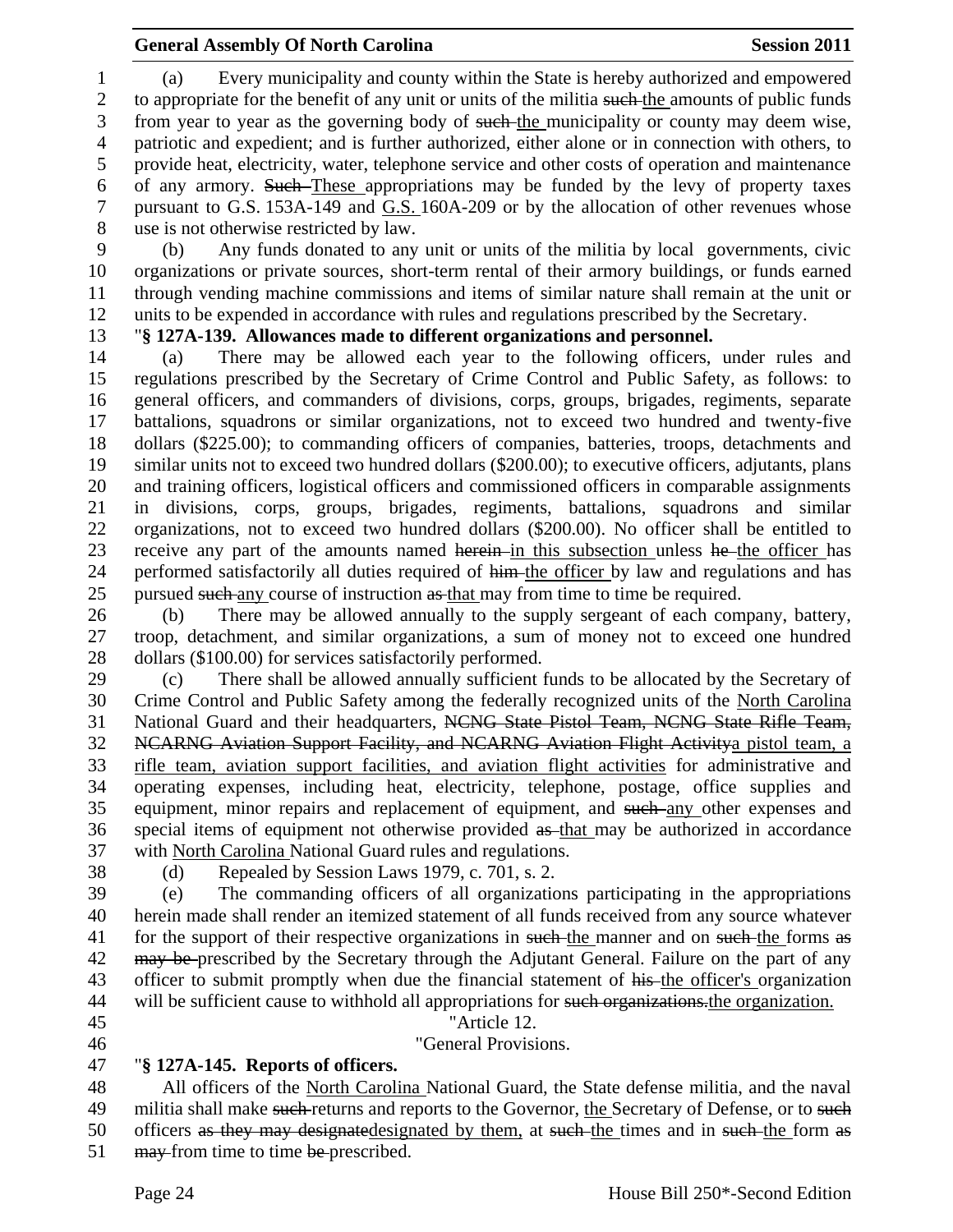## "**§ 127A-146. Officer to give notice of absence.**

2 When any officer shall have occasion to be absent from his the officer's usual residence one week or more, he the officer shall notify the officer next in command, and also his the officer's next superior officer in command, of his the officer's intended absence, and shall arrange for the officer next in command to handle and attend to all official communications.

 "**§ 127A-147. Orders, rules, regulations and Uniform Code of Military Justice applicable to militia when not in service of United States.**

 The North Carolina National Guard, State defense militia and naval militia, when not in the service of the United States, shall be governed by State law, the orders, rules and regulations of the Adjutant General, regulations promulgated by the secretary of the appropriate service of the 11 armed forces-Armed Forces of the United States, and the Uniform Code of Military Justice, as amended from time to time.

### "**§ 127A-148. Commander may prevent trespass and disorder.**

 The commander upon any occasion of duty may place in arrest during the continuance thereof any person who shall trespass upon the campground, parade ground, armory, or other 16 place devoted to such that duty, or who shall in any way or manner interrupt or molest the orderly discharge of duty by those under arms, or shall disturb or prevent the passage of troops 18 going to or returning from any duty. He The commander may prohibit and prevent the sale or use of all spirituous liquors, wine, ale, beer, or cider, the holding of huckster or auction sales, 20 and all gambling within the limits of the post, campground, campground or place of 21 encampment, parade, parade or drill under his or her command, or within such any limits not 22 exceeding one mile therefrom as he that the commander may prescribe. And he The commander may in his the commander's discretion abate as common nuisance all such sales.

# "**§ 127A-149. Power of arrest in certain emergencies.**

 In the event members of the North Carolina National Guard or State defense militia are 26 called out by the Governor pursuant to the authority vested in him the Governor by the 27 Constitution, they shall have such the power of arrest as may be reasonably necessary to accomplish the purpose for which they have been called out.

# "**§ 127A-150. Immunity of guardsmen from civil and criminal liability.**

 (a) A member of the North Carolina National Guard or State defense militia, while acting in aid of civil authorities and in the line of duty, shall have the immunities of a law-enforcement officer.

 (b) Whenever members Members of the North Carolina National Guard or State defense militia shall have the immunities of a law-enforcement officer whenever they are called upon to execute the laws, laws; engage in disaster relief, relief; suppress or prevent actual or 36 threatened riot or insurrection, insurrection; repel invasion, invasion; or apprehend or disburse disperse any sniper, rioters, mob or unlawful assembly, they shall have the immunities of a law-enforcement officer.assembly.

 (c) Any civil claim against a member of the North Carolina National Guard or State 40 defense militia allegedly arising from the action or inaction of such-the member of the North Carolina National Guard or State defense militia while in line of duty shall be filed within two years of the date of the occurrence or forever barred.

# "**§ 127A-151. Organizing company without authority.**

 If any person shall organize a military company, or drill or parade under arms as a military body, except under the militia laws and regulations of the State, or shall exercise or attempt to exercise the power or authority of a military officer in this State, without holding a commission 47 from the Governor, he the person shall be guilty of a Class 1 misdemeanor.

# "**§ 127A-152. Placing name on muster roll wrongfully.**

 If any officer of the militia of the State shall knowingly or willfully place, or cause to be placed, on any muster roll the name of any person not regularly or lawfully enlisted, or the 51 name of any enlisted man-member who is dead or who has been discharged, transferred, or has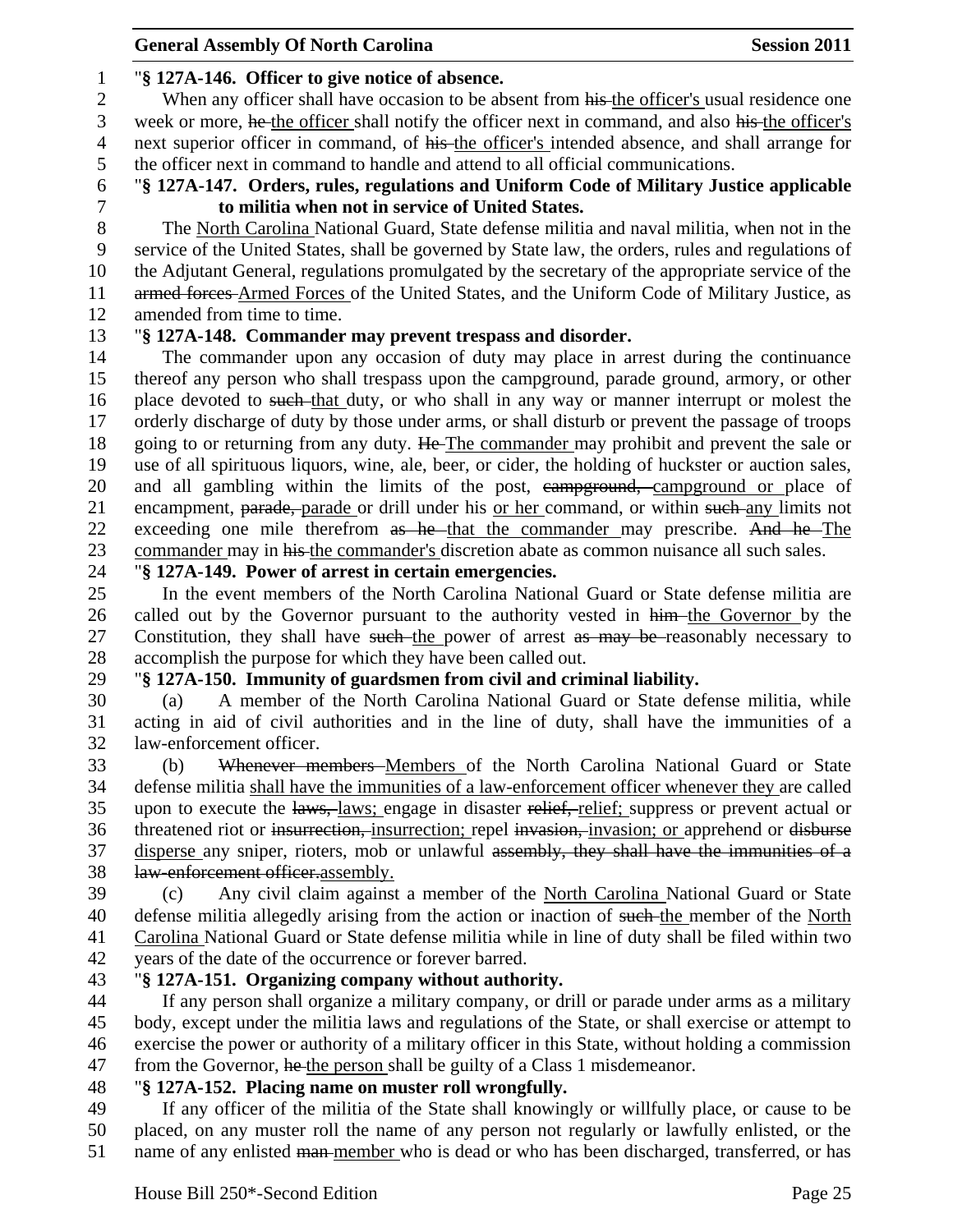|                  |                             | <b>General Assembly Of North Carolina</b>                                                         | <b>Session 2011</b> |
|------------------|-----------------------------|---------------------------------------------------------------------------------------------------|---------------------|
| $\mathbf{1}$     |                             | lost membership for any cause whatsoever, or who has been convicted of any infamous crime,        |                     |
| $\mathbf{2}$     |                             | he the officer shall be guilty of a Class 1 misdemeanor.                                          |                     |
| 3                |                             | "§ 127A-153. Protection of uniform.                                                               |                     |
| $\overline{4}$   | (a)                         | The wearing of any military uniform of the United States government by members                    |                     |
| 5                |                             | of the militia shall be pursuant to applicable regulations promulgated by the respective armed    |                     |
| 6                |                             | services-branches of the Armed Forces of the United States and regulations of the Adjutant        |                     |
| $\boldsymbol{7}$ |                             | General of North Carolina not inconsistent with federal uniform regulations.                      |                     |
| $8\,$            | (b)                         | The wearing of any military uniform of the North Carolina-State government-by                     |                     |
| 9                |                             |                                                                                                   |                     |
|                  |                             | members of the militia shall be pursuant to applicable regulations promulgated by the Adjutant    |                     |
| 10               | General of North Carolina.  |                                                                                                   |                     |
| 11               | (c)                         | Members of the militia who violate the regulations referred to in $(a)$ and $(b)$ above           |                     |
| 12               |                             | subsections (a) and (b) of this section shall, upon conviction by a court-martial, be punished in |                     |
| 13               |                             | like manner and to the extent prescribed by Article 134 of the Uniform Code of Military Justice   |                     |
| 14               |                             | and Manual for Courts-Martial, United States, as shall be in use by the armed forces-Armed        |                     |
| 15               |                             | Forces of the United States at the time of the offense.                                           |                     |
| 16               | (d)                         | Persons not subject to courts-martial who violate the regulations referred to in $(a)$            |                     |
| 17               |                             | and (b) above subsections (a) and (b) of this section may be charged and tried in the State       |                     |
| 18               |                             | courts and upon conviction shall be punished as provided in $(e)$ above subsection (c) of this    |                     |
| 19               | section.                    |                                                                                                   |                     |
| 20               |                             | "§ 127A-154. Upkeep of properties.                                                                |                     |
| 21               |                             | There shall be paid from the appropriations from for the North Carolina National Guard            |                     |
| 22               |                             | such the amounts as may be necessary for the maintenance, upkeep, and improvement of State        |                     |
| 23               |                             | military properties and facilities. Provided, such these expenditures shall be approved and       |                     |
| 24               | authorized by the Governor. |                                                                                                   |                     |
| 25               |                             | "§ 127A-155. When officers authorized to administer oaths.                                        |                     |
| 26               |                             | Officers of the North Carolina National Guard are authorized to administer oaths in all           |                     |
| 27               |                             | circumstances pertaining to any military matter whenever an oath is required.                     |                     |
| 28               |                             | "Article 13.                                                                                      |                     |
| 29               |                             | "Armories.                                                                                        |                     |
| 30               | "§ 127A-161. Definitions.   |                                                                                                   |                     |
| 31               |                             | As used in this Article, the following terms mean:                                                |                     |
| 32               | (1)                         | Armory: Armory. – Any building or building complex and related facilities,                        |                     |
| 33               |                             | including the lands for them, which are intended to be utilized by the militia                    |                     |
| 34               |                             | for training, administration, storage, and the maintenance and servicing of                       |                     |
| 35               |                             | equipment.                                                                                        |                     |
| 36               | (2)                         | Armory site: Armory site. - That land, meeting federal and State                                  |                     |
| 37               |                             | specifications, upon which an armory may be constructed.                                          |                     |
| 38               | (3)                         | Department: Department. - The North Carolina Department of Crime                                  |                     |
| 39               |                             | Control and Public Safety.                                                                        |                     |
| 40               | (4)                         | Facilities: Facilities. - Those adjuncts to an armory, including but not                          |                     |
| 41               |                             | limited to yards, storage buildings, sheds, ramps, racks, target ranges,                          |                     |
| 42               |                             | furniture, fixtures and other equipment and installations.                                        |                     |
| 43               | (5)                         | Funds: Funds. - Any moneys monies appropriated by any municipality,                               |                     |
| 44               |                             | county, the State or the United States government and made available for the                      |                     |
| 45               |                             | purpose of acquiring armory sites or constructing or repairing any armory,                        |                     |
| 46               |                             | warehouse, or other facility for the use of any unit or for any other purpose                     |                     |
| 47               |                             | in connection with the housing, training, instruction or promotion of the                         |                     |
| 48               |                             | interest of any unit.                                                                             |                     |
| 49               | (6)                         | Municipality: Municipality. - Any incorporated city, town or village.                             |                     |
| 50               | (7)                         | Unit: $Unit. - Any organizational entity of the milita.$                                          |                     |
| 51               |                             |                                                                                                   |                     |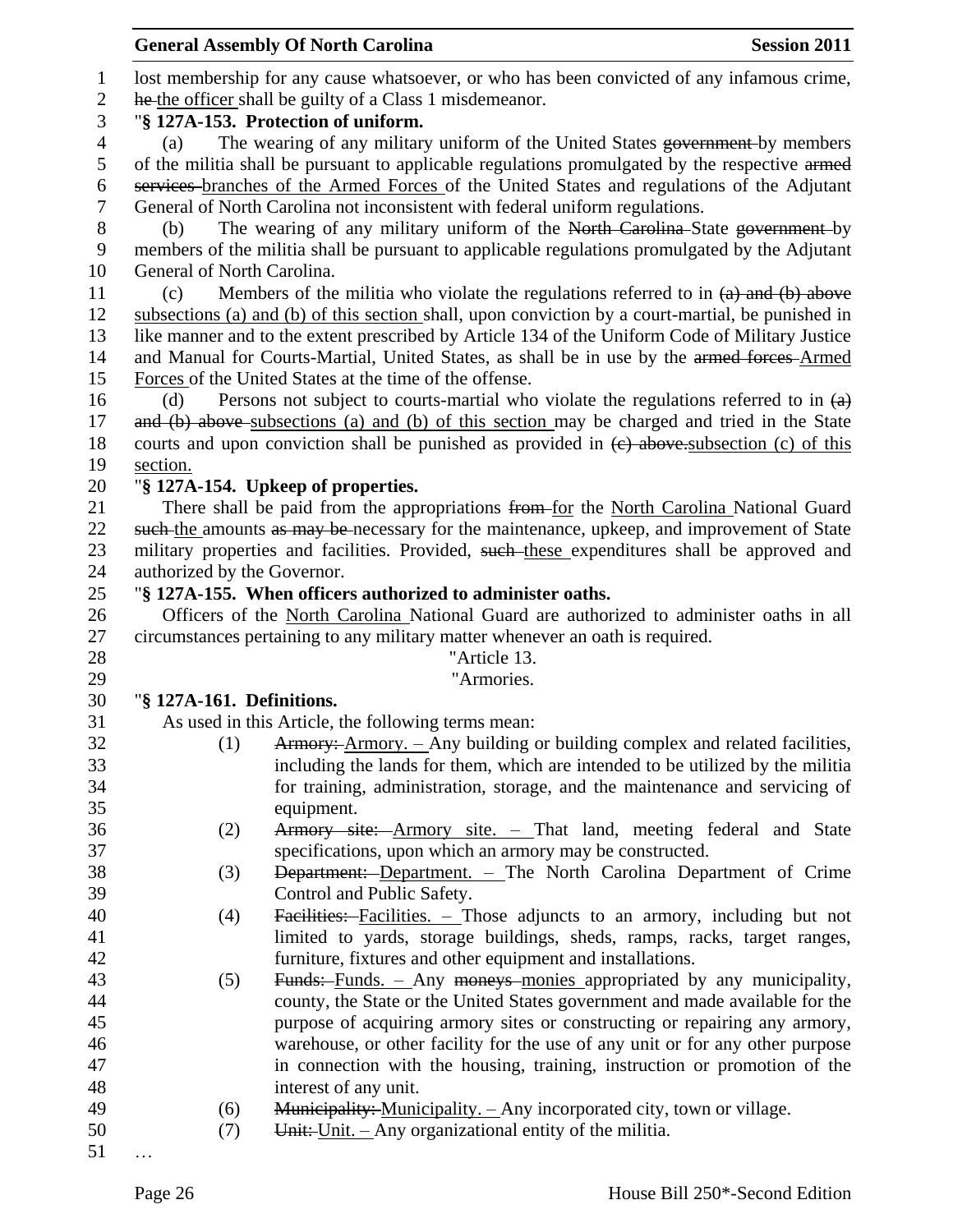|                |          | <b>General Assembly Of North Carolina</b>                                                                                                                                                | <b>Session 2011</b> |
|----------------|----------|------------------------------------------------------------------------------------------------------------------------------------------------------------------------------------------|---------------------|
| $\mathbf{1}$   |          | "§ 127A-163. Powers of Department specified.                                                                                                                                             |                     |
| $\sqrt{2}$     |          | The Department of Crime Control and Public Safety is further authorized and empowered:                                                                                                   |                     |
| 3              | (1)      | To act as an agency of the State of North Carolina for the purpose of setting                                                                                                            |                     |
| $\overline{4}$ |          | up and administering any statewide plan for the acquisition of armories and                                                                                                              |                     |
| $\mathfrak s$  |          | armory sites, for the construction and maintenance of armories and for                                                                                                                   |                     |
| 6              |          | providing facilities which are now or may be necessary in order to comply                                                                                                                |                     |
| $\tau$         |          | with any federal law and in order to receive, administer and disburse any                                                                                                                |                     |
| 8              |          | funds which may be provided by act of Congress for such purpose;                                                                                                                         |                     |
| 9              | (2)      | As such When acting as an agency of the State of North Carolina, Carolina                                                                                                                |                     |
| 10             |          | under subdivision (1) of this section, to promulgate statewide plans for the                                                                                                             |                     |
| 11             |          | acquisition of armories and armory sites, for the construction and                                                                                                                       |                     |
| 12             |          | maintenance of armories and such-other facilities as may be found-that are                                                                                                               |                     |
| 13             |          | desirable or necessary to meet the requirements and receive the benefits of                                                                                                              |                     |
| 14             |          | any federal legislation with respect thereto;                                                                                                                                            |                     |
| 15             | (3)      | To receive and administer any funds which may be appropriated by any act                                                                                                                 |                     |
| 16             |          | of Congress or otherwise for the acquisition of armories and armory sites;                                                                                                               |                     |
| 17             |          | sites, for the construction and maintenance of armories-armories, and for                                                                                                                |                     |
| 18             |          | providing facilities, which facilities that may at any time become available                                                                                                             |                     |
| 19             |          | for such those purposes;                                                                                                                                                                 |                     |
| 20             | (4)      | To receive and administer any other funds which may be available in                                                                                                                      |                     |
| 21             |          | furtherance of any activity in which the Department of Crime Control and                                                                                                                 |                     |
| 22             |          | Public Safety is authorized and empowered to engage under the provisions                                                                                                                 |                     |
| 23             |          | of this Article; and                                                                                                                                                                     |                     |
| 24             | (5)      | To adopt such-rules and regulations as may be necessary to carry out the                                                                                                                 |                     |
| 25             |          | intent and purpose of this Article.                                                                                                                                                      |                     |
| 26             |          |                                                                                                                                                                                          |                     |
| 27             |          | "§ 127A-167. Appropriations to supplement available funds authorized.                                                                                                                    |                     |
| 28             |          | Any city or town and any county in the State, separately or jointly, may make                                                                                                            |                     |
| 29             |          | appropriations to supplement available federal or State funds to be used for the construction of                                                                                         |                     |
| 30             |          | armory facilities for the North Carolina National Guard. Appropriations made under authority                                                                                             |                     |
| 31             |          | of this Article shall be in such the amounts and in such the proportions as may be deemed                                                                                                |                     |
| 32             |          | adequate and necessary by the governing body of the county and/or municipality desiring to                                                                                               |                     |
| 33             |          | participate in the armory construction program.                                                                                                                                          |                     |
| 34             |          | "§ 127A-168. Local financial support.                                                                                                                                                    |                     |
| 35             |          | Each county and city in this State is authorized to make appropriations for the purposes of                                                                                              |                     |
| 36             |          | this Article and to fund them by levy of property taxes pursuant to G.S. 153A-149 and                                                                                                    |                     |
| 37             |          | G.S. 160A-209 and by the allocation of other revenues whose use is not otherwise restricted by                                                                                           |                     |
| 38             | law.     |                                                                                                                                                                                          |                     |
| 39             |          | "§ 127A-169. Unexpended portion of State appropriation.                                                                                                                                  |                     |
| 40             |          | The unexpended portion of any appropriation from the general fund General Fund of the<br>State for the purposes set out in this Article, remaining at the end of any biennium, shall not |                     |
| 41<br>42       |          | revert to the general fund-General Fund of the State, but shall constitute part of a permanent                                                                                           |                     |
| 43             |          | fund to be expended from time to time in the manner and for the purposes set out in this                                                                                                 |                     |
| 44             | Article. |                                                                                                                                                                                          |                     |
| 45             |          | "Article 14.                                                                                                                                                                             |                     |
| 46             |          | "National Guard Mutual Assistance Compact.                                                                                                                                               |                     |
| 47             |          |                                                                                                                                                                                          |                     |
| 48             |          | "§ 127A-177. Definitions; mutual aid.                                                                                                                                                    |                     |
| 49             | (a)      | As used in this Article:                                                                                                                                                                 |                     |
| 50             | (1)      | "Emergency" means an occurrence or condition, temporary in nature, in                                                                                                                    |                     |
| 51             |          | which police and other public safety officials and locally available National                                                                                                            |                     |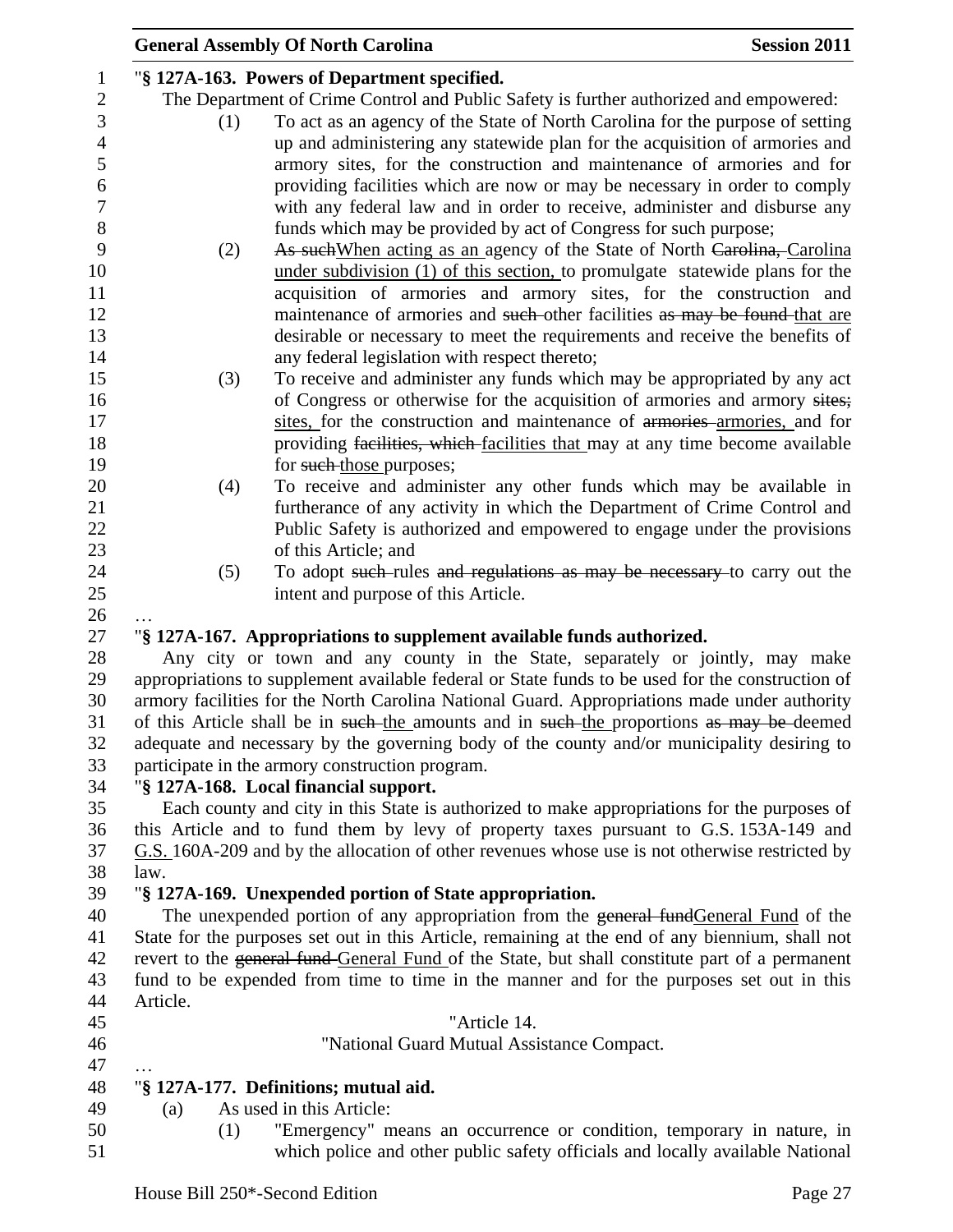|                    | <b>General Assembly Of North Carolina</b><br><b>Session 2011</b>                                                                                                                |
|--------------------|---------------------------------------------------------------------------------------------------------------------------------------------------------------------------------|
|                    | Guard forces are, or may reasonably be expected to be, unable to cope with                                                                                                      |
|                    | substantial and imminent danger to the public safety.                                                                                                                           |
|                    | "Requesting state" means the state whose governor requests assistance in<br>(2)                                                                                                 |
|                    | coping with an emergency.                                                                                                                                                       |
|                    | "Responding state" means the state furnishing aid, or requested to furnish<br>(3)<br>aid.                                                                                       |
| (b)                | Upon request of the governor of a party state for assistance in an emergency, the                                                                                               |
|                    | governor of a responding state shall have authority under this Compact to send without the                                                                                      |
|                    | borders of his-the responding state and place under the temporary command of the appropriate                                                                                    |
|                    | National Guard or other military authorities of the requesting state all or any part of the                                                                                     |
|                    | National Guard forces of his the responding state as he the governor of the responding state                                                                                    |
|                    | may deem necessary, and the exercise of his the governor's discretion in this regard shall be                                                                                   |
| conclusive.        |                                                                                                                                                                                 |
| (c)                | The governor of a party state may withhold the National Guard forces of his-that                                                                                                |
|                    | governor's state from such use and recall any forces or part or member thereof previously                                                                                       |
|                    | deployed in a requesting state.                                                                                                                                                 |
| (d)                | Whenever National Guard forces of any party state are engaged in another state in                                                                                               |
|                    | carrying out the purposes of this Compact, the members thereof so engaged shall have the same                                                                                   |
|                    | powers, duties, rights, privileges and immunities as members of National Guard forces in such                                                                                   |
|                    | other state. The requesting state shall save members of the National Guard forces of responding                                                                                 |
|                    | states harmless from civil liability for acts or omissions in good faith which occur in the                                                                                     |
|                    | performance of their duty while engaged in carrying out the purposes of this Compact, whether                                                                                   |
|                    | the responding forces are serving the requesting state within its borders or are in transit to or                                                                               |
| from such service. |                                                                                                                                                                                 |
| (e)                | Subject to the provisions of subsections $(f)$ , $(g)$ and $(h)$ of this section, all liability                                                                                 |
|                    | that may arise under the laws of the requesting state, the responding state, or a third state on                                                                                |
|                    | account of or in connection with a request for aid, shall be assumed and borne by the requesting                                                                                |
| state.             |                                                                                                                                                                                 |
| (f)                | Any responding state rendering aid pursuant to this Compact shall be reimbursed by                                                                                              |
|                    | the requesting state for any loss or damage to, or expense incurred in the operation of any                                                                                     |
|                    | equipment answering a request for aid, and for the cost of the materials, transportation and                                                                                    |
|                    | maintenance of National Guard personnel and equipment incurred in connection with such                                                                                          |
|                    | request: Provided, that nothing herein contained shall prevent any responding state from                                                                                        |
|                    | assuming such loss, damage, expense or other cost.                                                                                                                              |
| (g)                | Each party state shall provide, in the same amounts and manner as if they were on                                                                                               |
|                    | duty within their state, for the pay and allowances of the personnel of its National Guard units                                                                                |
|                    | while engaged without the state pursuant to this Compact and while going to and returning                                                                                       |
|                    | from such duty pursuant to this Compact. Such pay and allowances shall be deemed items of<br>expense reimbursable under subsection (f) of this section by the requesting state. |
| (h)                | Each party state providing for the payment of compensation and death benefits to                                                                                                |
|                    | injured members and the representatives of deceased members of its National Guard forces in                                                                                     |
|                    | case such members sustain injuries or are killed within their own state, shall provide for the                                                                                  |
|                    | payment of compensation and death benefits in the same manner and on the same terms in case                                                                                     |
|                    | such members sustain injury or are killed while rendering aid pursuant to this Compact. Such                                                                                    |
|                    | compensation and death benefits shall be deemed items of expense reimbursable pursuant to                                                                                       |
|                    | subsection (f) of this section.                                                                                                                                                 |
|                    | "§ 127A-178. Delegation.                                                                                                                                                        |
|                    | Nothing in this Compact shall be construed to prevent the governor of a party state from                                                                                        |
|                    |                                                                                                                                                                                 |
|                    | delegating any of his the governor's responsibilities or authority respecting the National Guard,                                                                               |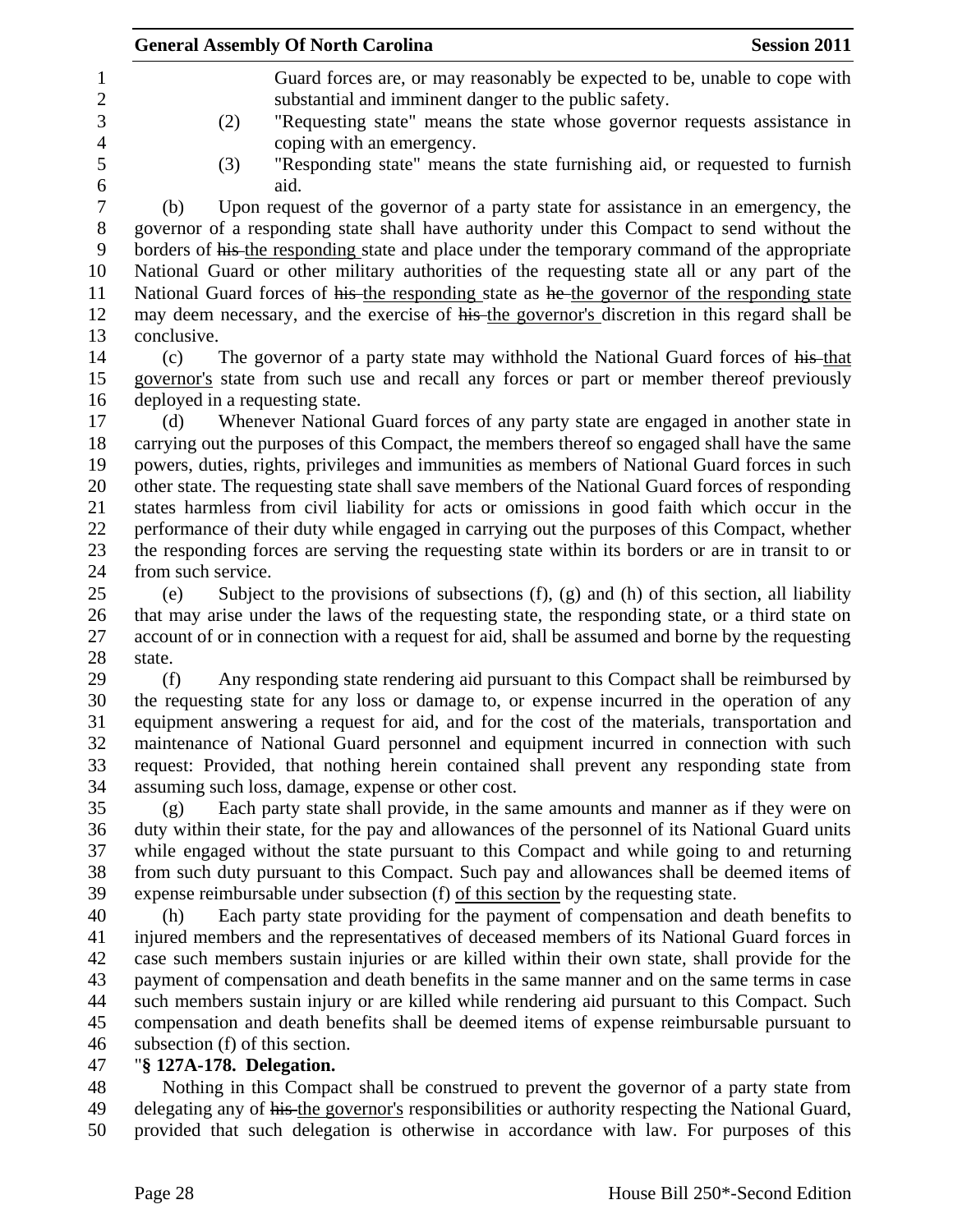|                   | <b>General Assembly Of North Carolina</b><br><b>Session 2011</b>                                                                                                                     |
|-------------------|--------------------------------------------------------------------------------------------------------------------------------------------------------------------------------------|
| 1<br>$\mathbf{2}$ | Compact, however, the governor shall not delegate the power to request assistance from<br>another state.                                                                             |
| 3                 | "§ 127A-179. Limitations.                                                                                                                                                            |
| $\overline{4}$    | Nothing in this Compact shall:                                                                                                                                                       |
| 5                 | Expand or add to the functions of the National Guard, except with respect to<br>(1)                                                                                                  |
| 6                 | the jurisdictions within which such functions may be performed;                                                                                                                      |
| 7                 | Authorize or permit National Guard units to be placed under the field<br>(2)                                                                                                         |
| 8                 | command of any person not having the military or National Guard rank or                                                                                                              |
| 9                 | status required by law for the field command position in question.                                                                                                                   |
| 10<br>11          | "§ 127A-181. Payment of liability to responding state.                                                                                                                               |
| 12                | Upon presentation of a claim therefor by an appropriate authority of a state whose National                                                                                          |
| 13                | Guard forces have aided this State pursuant to the Compact, any liability of this State pursuant                                                                                     |
| 14                | to G.S. 127A-177(f) of this Compact shall be paid out of the general fund.                                                                                                           |
| 15                | "§ 127A-182. Status, rights and benefits of forces engaged pursuant to Compact.                                                                                                      |
| 16                | In accordance with G.S. 127A-177(h) of this Compact, G.S. 127A-177(h), members of the                                                                                                |
| 17                | National Guard forces of this State shall be deemed to be in State service at all times when                                                                                         |
| 18                | engaged pursuant to this Compact, and shall be entitled to all rights and benefits provided                                                                                          |
| 19                | pursuant to the laws of this State.                                                                                                                                                  |
| 20                | "§ 127A-183. Injury or death while going to or returning from duty.                                                                                                                  |
| 21<br>22          | All benefits to be paid under G.S. 127A-177(h) of the foregoing Compact-shall include any<br>injury or death sustained while going to or returning from such duty.                   |
| 23                | "§ 127A-184. Authority of responding state required to relieve from assignment or                                                                                                    |
| 24                | reassign officers.                                                                                                                                                                   |
| 25                | Nothing in the foregoing this Compact shall authorize or permit state officials or military                                                                                          |
| 26                | officers of the requesting state to relieve from assignment or reassign officers or                                                                                                  |
| 27                | noncommissioned officers of National Guard units of the responding state without                                                                                                     |
| 28                | authorization by the appropriate authorities of the responding state.                                                                                                                |
| 29                |                                                                                                                                                                                      |
| 30                | "Article 16.                                                                                                                                                                         |
| 31                | "National Guard Reemployment Rights.                                                                                                                                                 |
| 32                |                                                                                                                                                                                      |
| 33                | "§ 127A-202. Rights.                                                                                                                                                                 |
| 34<br>35          | Upon release from State duty, the employee shall make written application to his-the<br>employee's previous employer for reemployment within five days of his the employee's release |
| 36                | from duty or from hospitalization continuing after release. If the employee is still qualified for                                                                                   |
| 37                | his the employee's previous employment, he the employee shall be restored to his previous                                                                                            |
| 38                | position or to a position of like seniority, status and salary, unless the employer's circumstances                                                                                  |
| 39                | now make the restoration unreasonable. If the employee is no longer qualified for his-the                                                                                            |
| 40                | employee's previous employment, he the employee shall be placed in another position, for                                                                                             |
| 41                | which he the employee is qualified, and which will give him the employee appropriate                                                                                                 |
| 42                | seniority, status and salary, unless the employer's circumstances now make the placement                                                                                             |
| 43                | unreasonable.                                                                                                                                                                        |
| 44                | $\ldots$ "                                                                                                                                                                           |
| 45                | <b>SECTION 1.(b)</b> The Revisor of Statutes is authorized to substitute, consistent with                                                                                            |
| 46                | this act, the term "Armed Forces of the United States" for the following terms, wherever these                                                                                       |
| 47                | terms appear in the General Statutes, when referring to the Armed Forces of the United States:                                                                                       |
| 48                | "armed forces."<br>(1)                                                                                                                                                               |
| 49                | "Armed Forces."<br>(2)                                                                                                                                                               |
| 50                | (3)<br>"armed forces of the United States."                                                                                                                                          |

(4) "armed services of the United States."